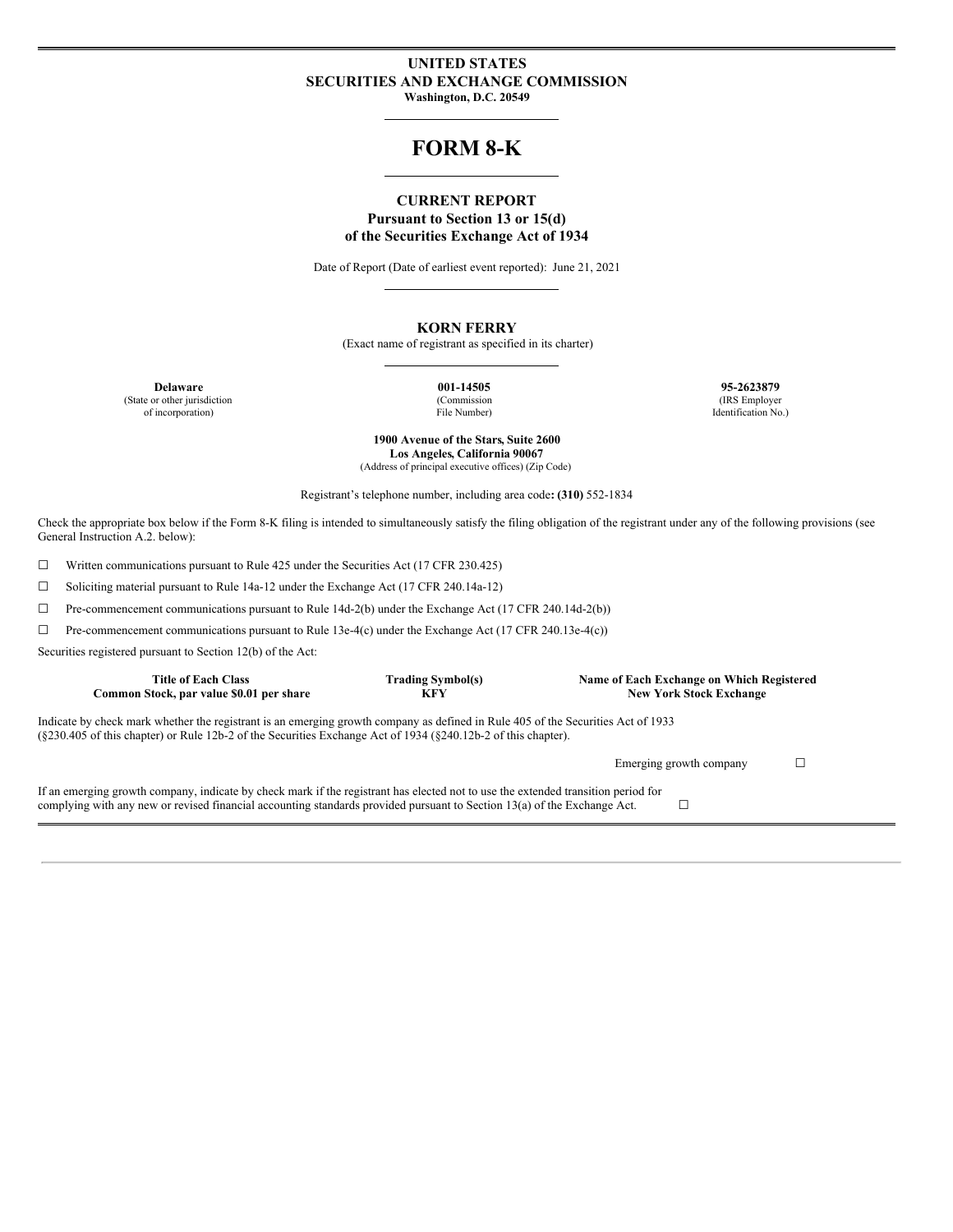#### **Item 2.02 Results of Operations and Financial Condition.**

On June 22, 2021, Korn Ferry (the "Company") issued a press release announcing its fourth quarter and fiscal year ended April 30, 2021 results. A copy of the press release is attached hereto as Exhibit 99.1. The information in this Item 2.02 and the exhibit hereto are furnished to, but not filed with, the Securities and Exchange Commission.

#### **Item 8.01 Other Events.**

On June 21, 2021, the Board of Directors of the Company (the "Board") (i) approved a 20% increase to the Company's quarterly dividend, which is now at \$0.12 per share, and (ii) declared a cash dividend of \$0.12 per share that will be paid on July 30, 2021 to holders of the Company's common stock of record at the close of business on July 6, 2021. The declaration and payment of future dividends under the quarterly dividend policy will be at the discretion of the Board and will depend upon many factors, including the Company's earnings, capital requirements, financial conditions, the terms of the Company's indebtedness and other factors that the Board may deem to be relevant. The Company may amend, revoke or suspend the dividend policy at any time and for any reason at its discretion.

#### **Item 9.01 Financial Statements and Exhibits.**

(d) Exhibits

| Exhibit 99.1 | Press Release, dated June 22, 2021.                                                                      |
|--------------|----------------------------------------------------------------------------------------------------------|
| Exhibit 104  | The cover page from this Current Report on Form 8-K, formatted in Inline XBRL (included as Exhibit 101). |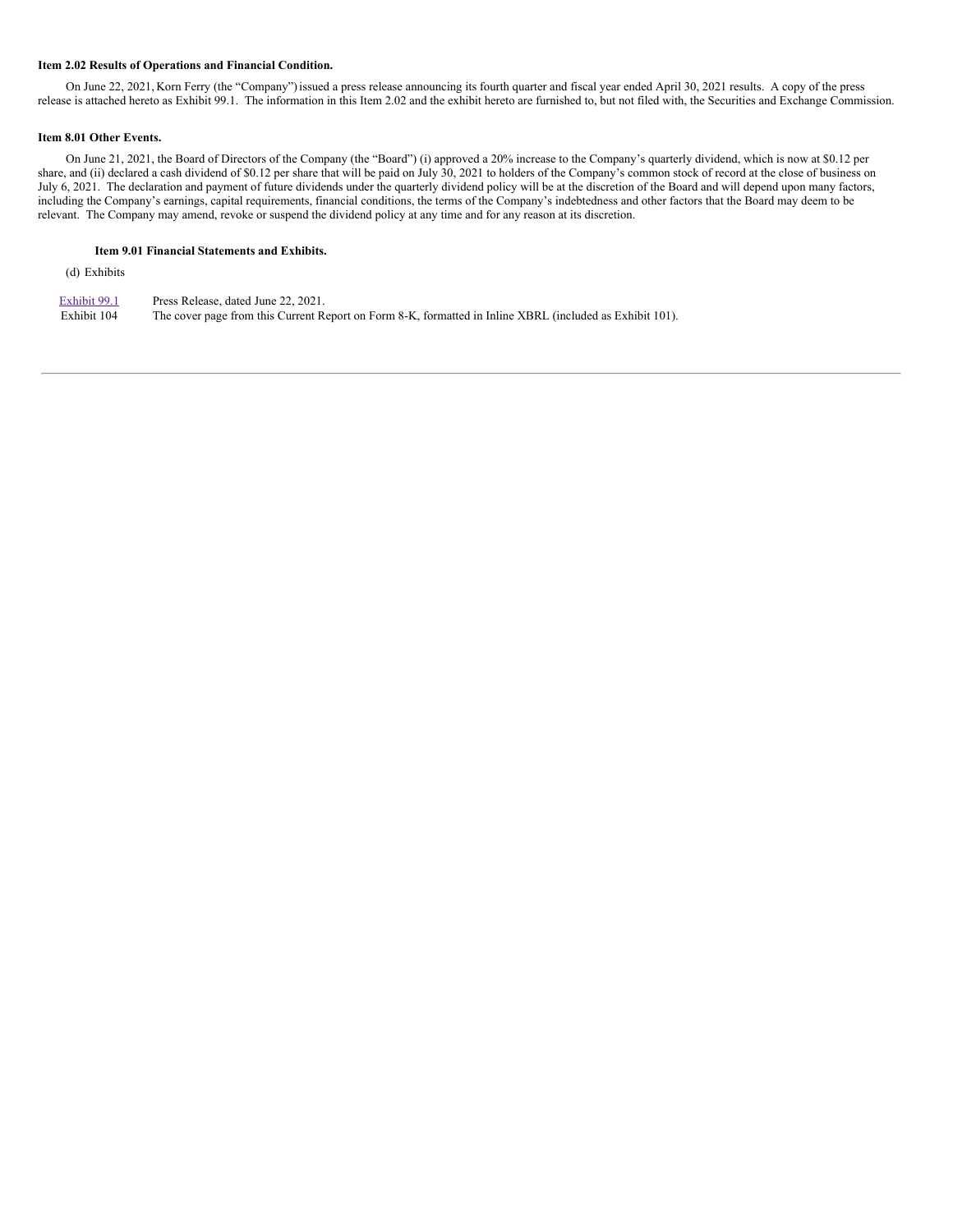#### **SIGNATURES**

Pursuant to the requirements of the Securities Exchange Act of 1934, the registrant has duly caused this report to be signed on its behalf by the undersigned hereunto duly authorized.

#### **KORN FERRY** (Registrant)

Date: June 22, 2021 /s/ Robert P. Rozek

(Signature) Name: Robert P. Rozek

Title: Executive Vice President, Chief Financial Officer and Chief Corporate Officer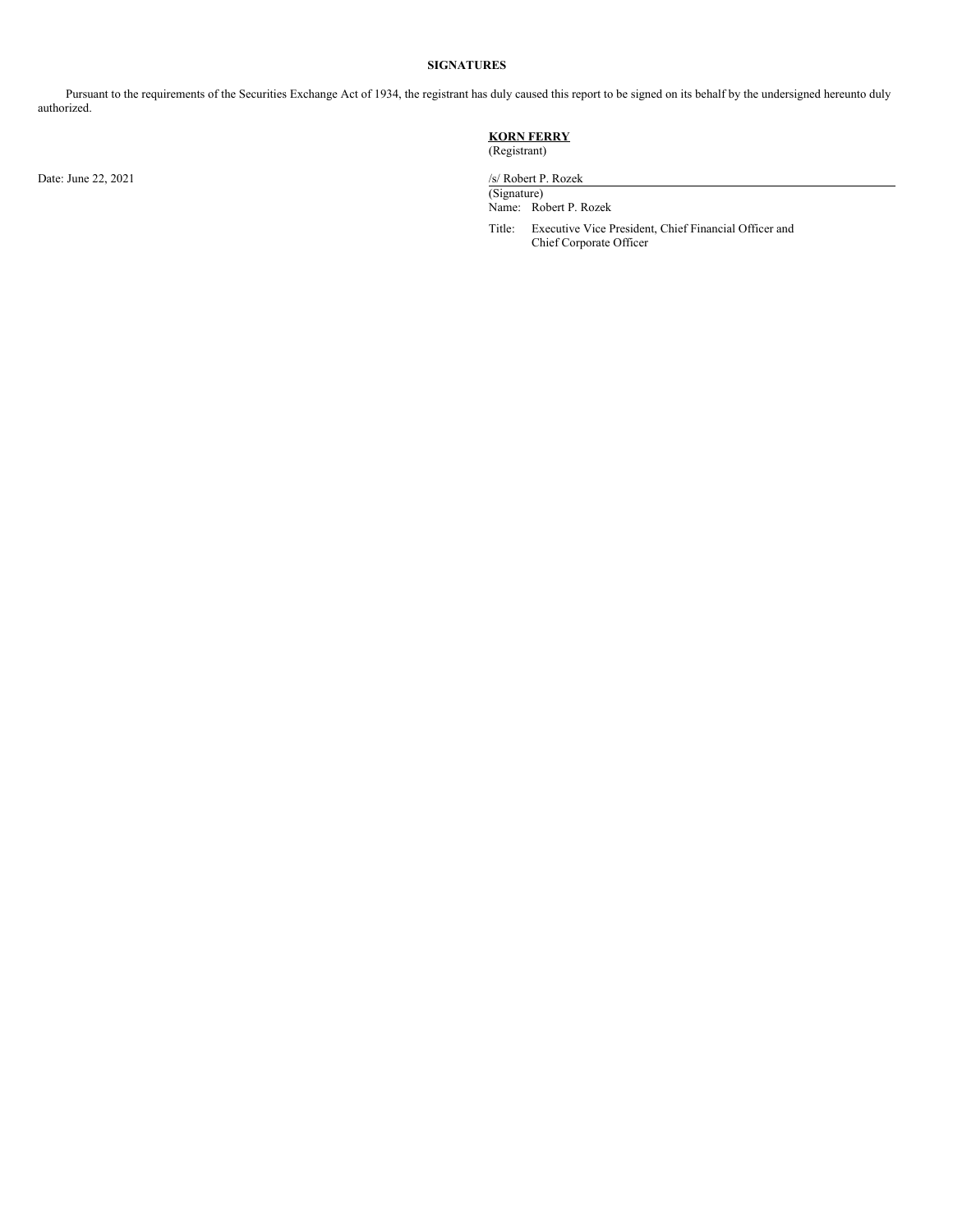

**FOR IMMEDIATE RELEASE Contacts:** Investor Relations: Gregg Kvochak, (310) 556-8550 Media: Dan Gugler, (310) 226-2645

# **Korn Ferry Announces Fourth Quarter and Fiscal 2021 Results of Operations**

#### **Highlights**

- Korn Ferry reports record fee revenue of \$555.2 million in Q4 FY'21, an increase of 26% from Q4 FY'20 and a sequential increase of 17% from Q3 FY'21.
- Record net income attributable to Korn Ferry and adjusted diluted earnings per share of \$66.2 million and \$1.21 in Q4 FY'21, respectively.
- Operating income and Adjusted EBITDA were both all-time highs in Q4 FY'21 at \$86.3 million (operating margin of 15.5%) and \$112.8 million (Adjusted EBITDA margin of 20.3%), respectively.
- Declared a quarterly dividend of \$0.12 per share on June 21, 2021, a 20% increase in the quarterly dividend, which is payable on July 30, 2021 to stockholders of record on July 6, 2021.

**Los Angeles, CA, June 22, 2021** – Korn Ferry (NYSE: KFY), a global organizational consulting firm, today announced fourth quarter and annual fee revenue of \$555.2 million and \$1,810.0 million, respectively. In addition, fourth quarter diluted earnings per share and adjusted diluted earnings per share were \$1.21, both are all-time highs.

"During the fiscal fourth quarter we generated \$555 million in fee revenue, an all-time record, up 26% year-over-year. Our profitably was very strong, with earnings per share of \$1.21, an all-time high and Adjusted EBITDA margin at 20.3%." said Gary D. Burnison, CEO, Korn Ferry.

"I am extremely proud of our company and our accomplishments as we navigate through COVID-19. The diversity and relevance of our offerings and our ability to adapt to delivering our consulting services in a virtual world have helped companies achieve their organizational opportunities. Our Korn Ferry colleagues have truly shown their resilience, pivoting to the transformation and new ways of working that will emerge in a post-pandemic world, and I look forward to what the new fiscal year will bring to our firm and our clients."

1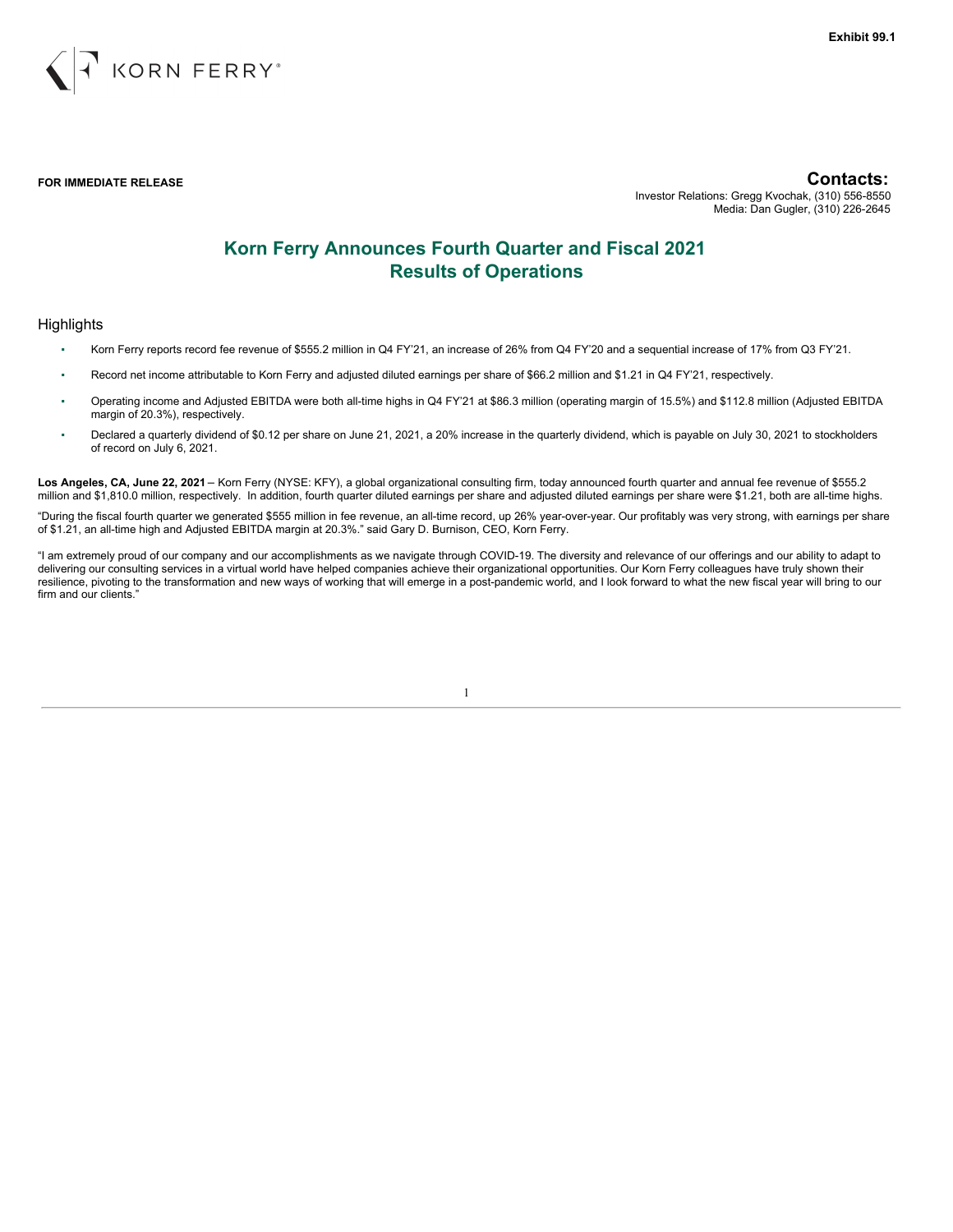# Selected Financial Results

(dollars in millions, except per share amounts)(a)

|                                              |    | <b>Fourth Quarter</b> |          | <b>Year to Date</b> |                 |              |   |              |  |
|----------------------------------------------|----|-----------------------|----------|---------------------|-----------------|--------------|---|--------------|--|
|                                              |    | <b>FY'21</b>          |          | <b>FY'20</b>        |                 | <b>FY'21</b> |   | <b>FY'20</b> |  |
| Fee revenue                                  |    | 555.2                 |          | 440.5               |                 | 1.810.0      |   | 1,932.7      |  |
| Total revenue                                |    | 557.4                 |          | 449.0               |                 | 1.819.9      |   | 1.977.3      |  |
| Operating income                             | \$ | 86.3                  |          | 22.2                |                 | 155.8        |   | 176.0        |  |
| Operating margin                             |    |                       | $15.5\%$ |                     | $8.6\%$<br>5.0% |              |   | 9.1%         |  |
| Net income (loss) attributable to Korn Ferry |    | 66.2                  |          | (0.8)               |                 | 114.5        |   | 104.9        |  |
| Basic earnings (loss) per share              | S  | 1.22                  |          | (0.02)              |                 | 2.11         | S | 1.91         |  |
| Diluted earnings (loss) per share            |    | 1.21                  |          | (0.02)              |                 | 2.09         |   | 1.90         |  |

| <b>Adjusted Results (b):</b>                   |              | <b>Fourth Quarter</b> |  |              | <b>Year to Date</b> |       |  |              |  |
|------------------------------------------------|--------------|-----------------------|--|--------------|---------------------|-------|--|--------------|--|
|                                                | <b>FY'21</b> |                       |  | <b>FY'20</b> | <b>FY'21</b>        |       |  | <b>FY'20</b> |  |
| <b>Adjusted EBITDA</b>                         |              | 112.8                 |  | 69.6         |                     | 286.3 |  | 301.0        |  |
| Adjusted EBITDA margin                         |              | 20.3%                 |  | $15.8\%$     |                     | 15.8% |  | 15.6%        |  |
| Adjusted net income attributable to Korn Ferry |              | 66.2                  |  | 32.7         |                     | 137.3 |  | 161.3        |  |
| Adjusted basic earnings per share              | S            | 1.22                  |  | 0.60         |                     | 2.53  |  | 2.94         |  |
| Adjusted diluted earnings per share            |              | 1.21                  |  | 0.60         |                     | 2.51  |  | 2.91         |  |

(a) Numbers may not total due to rounding.

 $\frac{1}{2}$  ,  $\frac{1}{2}$  ,  $\frac{1}{2}$  ,  $\frac{1}{2}$  ,  $\frac{1}{2}$  ,  $\frac{1}{2}$ 

(b) Adjusted EBITDA refers to earnings before interest, taxes, depreciation and amortization, further adjusted to exclude integration/acquisition costs, net restructuring charges and separation costs when applicable. Adjusted results on a consolidated basis are non-GAAP financial measures that adjust for the following, as applicable (see attached reconciliations):

|                               | <b>Fourth Quarter</b> |                                 |  |                                         |              | <b>Year to Date</b> |  |              |
|-------------------------------|-----------------------|---------------------------------|--|-----------------------------------------|--------------|---------------------|--|--------------|
|                               | <b>FY'21</b>          |                                 |  | <b>FY'20</b>                            | <b>FY'21</b> |                     |  | <b>FY'20</b> |
| Integration/acquisition costs |                       | $\hspace{0.1mm}-\hspace{0.1mm}$ |  | 2.8                                     |              | 0.7                 |  | 12.2         |
| Restructuring charges, net    |                       | $\hspace{0.1mm}-\hspace{0.1mm}$ |  | 40.5                                    |              | 30.7                |  | 58.6         |
| Separation costs              |                       | $\qquad \qquad \longleftarrow$  |  | $\qquad \qquad \  \  \, -\qquad \qquad$ |              |                     |  | 1.8          |
| Debt refinancing costs        |                       |                                 |  |                                         |              |                     |  | 0.8          |

#### **Fiscal 2021 Fourth Quarter Results**

The Company reported fee revenue in Q4 FY'21 of \$555.2 million, an increase of 26% (up 22% on a constant currency basis) compared to Q4 FY'20. Fee revenue increased in all lines of business. The increase in fee revenue when compared to Q4 FY'20was primarily due to the Company's recovery from the coronavirus pandemic ("COVID-19") which began to impact the Company on a worldwide basis in Q4 FY'20, as well as the increasing relevance of the Company's solutions in helping businesses solve their organizational and human capital issues in today's business environment.

Operating margin was 15.5% in Q4 FY'21 compared to 5.0% in the year-ago quarter. Adjusted EBITDA margin was 20.3%, compared to Adjusted EBITDA margin of 15.8% in the year-ago quarter. Net income attributable to Korn Ferry was \$66.2 million in Q4 FY'21 compared to net loss attributable to Korn Ferry of \$0.8 million in Q4 FY'20.

The year-over-year improvement in each of the above measures of profitability was due to the increase in fee revenue discussed above and cost saving actions the Company took in response to the impact of COVID-19 in both Q4 FY'20 and Q1 FY'21, partially offset by an increase in compensation and benefits expense due to the Company recording an accrual to fully reimburse colleagues for pay cuts taken in FY'21 that were not previously reimbursed and an increase in performance related bonus expense due to the revenue growth through the recovery combined with an increase in overall profitability .

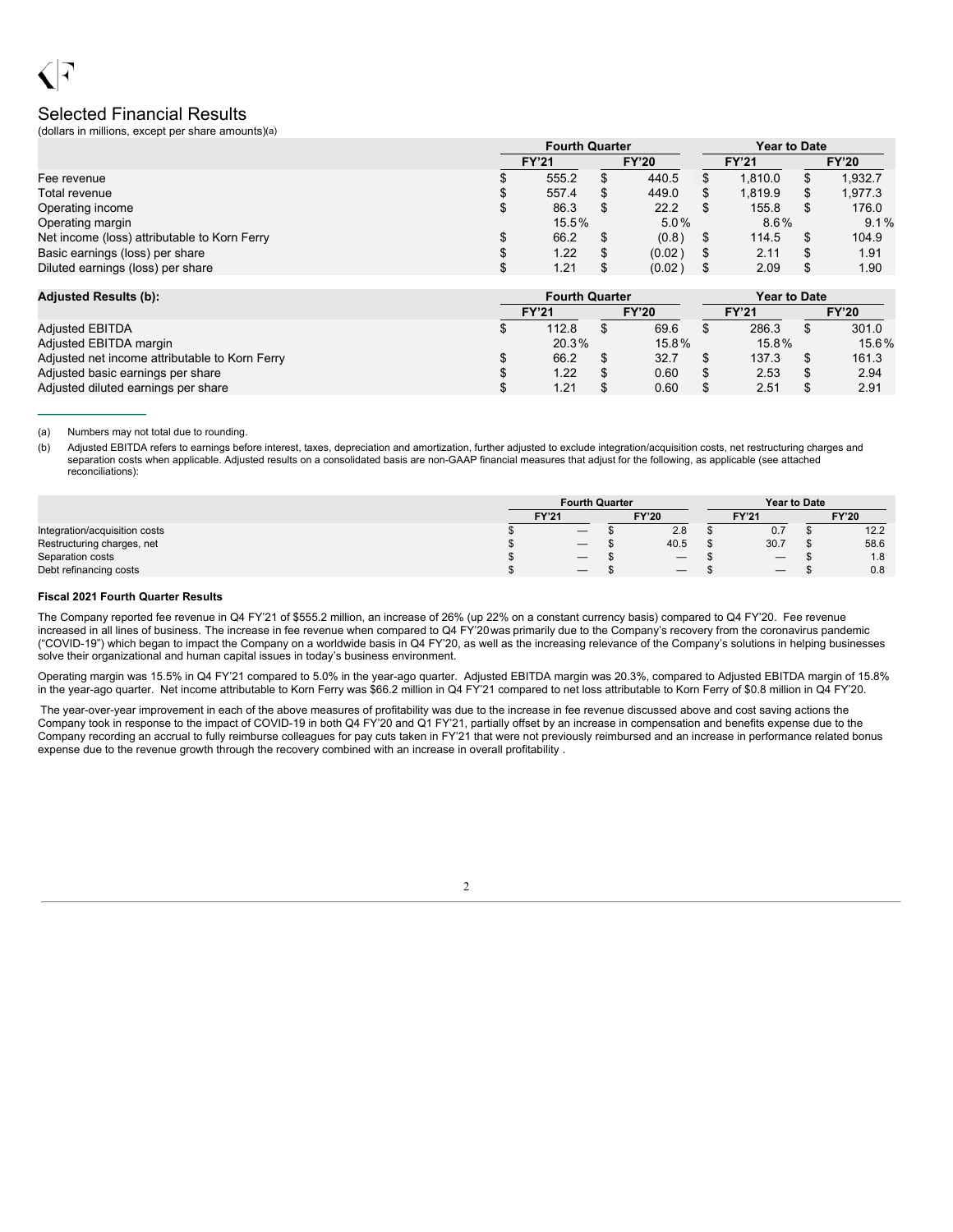#### **Fiscal 2021 Results**

The Company reported fee revenue in FY'21 of \$1,810.0 million, a decrease of 6% (down 7% on a constant currency basis) compared to FY'20.

Operating income was \$155.8 million in FY'21 with an operating margin of 8.6% compared to \$176.0 million and 9.1% in FY'20. The decrease in operating income was primarily due to a decline in fee revenue, associated with the impact of COVID-19, partially offset by decreases in net restructuring charges, integration/acquisition costs and general administrative expenses, the latter of which resulted from the cost saving initiatives that were put in place.

Net income attributable to Korn Ferry was \$114.5 million in FY'21 as compared to \$104.9 million in FY'20.

Adjusted EBITDA was \$286.3 million in FY'21 with Adjusted EBITDA margin of 15.8%, compared to \$301.0 million and 15.6%, respectively, in the year-ago period.

| × | ٧ | I | ۰, |  |
|---|---|---|----|--|
|   |   |   |    |  |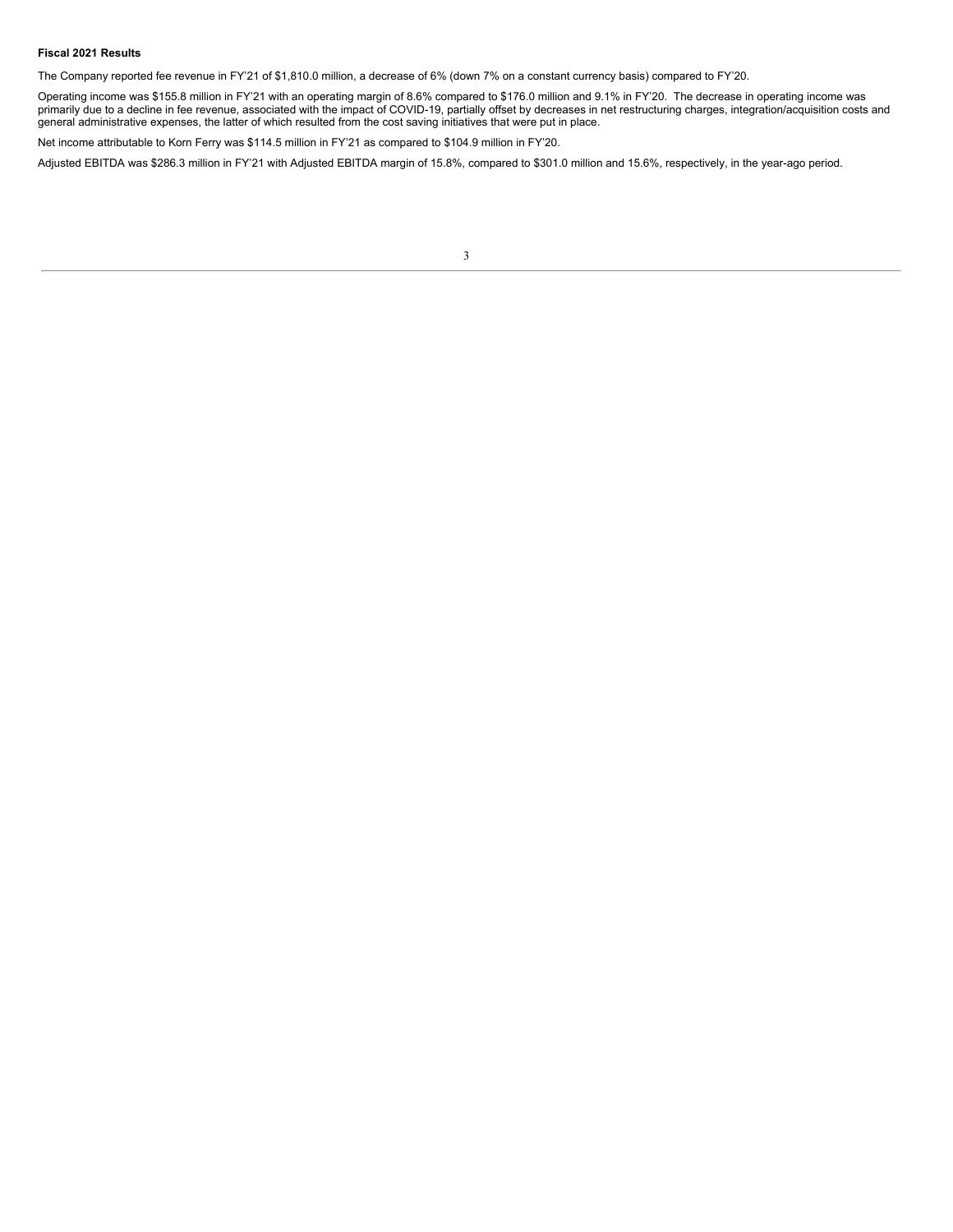# Results by Line of Business

### Selected Consulting Data

(dollars in millions)(a)

|                                                                                                                  | <b>Fourth Quarter</b>                                 |         |                     | <b>Year to Date</b> |                                     |              |                       |  |  |
|------------------------------------------------------------------------------------------------------------------|-------------------------------------------------------|---------|---------------------|---------------------|-------------------------------------|--------------|-----------------------|--|--|
|                                                                                                                  | <b>FY'20</b><br><b>FY'21</b>                          |         |                     |                     | <b>FY'21</b>                        | <b>FY'20</b> |                       |  |  |
| Fee revenue<br>Total revenue                                                                                     | 153.6<br>153.8                                        | S<br>\$ | 121.0<br>123.4      | S<br>S              | 515.8<br>517.0                      | S<br>S.      | 543.1<br>557.3        |  |  |
| Ending number of consultants and execution staff (b)<br>Hours worked in thousands (c)<br>Average billed rate (d) | \$<br>1,565<br>428<br>359                             | \$      | 1,671<br>415<br>292 | \$.                 | 1,565<br>1,565<br>330               | S            | 1,671<br>1,758<br>309 |  |  |
| <b>Adjusted Results (e):</b>                                                                                     | <b>Fourth Quarter</b><br><b>FY'21</b><br><b>FY'20</b> |         |                     |                     | <b>Year to Date</b><br><b>FY'21</b> |              | <b>FY'20</b>          |  |  |
| <b>Adjusted EBITDA</b><br>Adjusted EBITDA margin                                                                 | 27.2<br>17.7%                                         | \$.     | 11.1<br>9.2%        |                     | 81.5<br>15.8%                       |              | 61.1<br>11.2%         |  |  |

(a) Numbers may not total due to rounding.

 $\frac{1}{2}$  ,  $\frac{1}{2}$  ,  $\frac{1}{2}$  ,  $\frac{1}{2}$  ,  $\frac{1}{2}$  ,  $\frac{1}{2}$  ,  $\frac{1}{2}$ 

(b) Represents number of employees originating, delivering and executing consulting services.

(c) The number of hours worked by consultant and execution staff during the period.

(d) The amount of fee revenue divided by the number of hours worked by consultants and execution staff.

(e) Adjusted results exclude the following:

|                            |                       |                                 | <b>Fourth Quarter</b> |            |                   | <b>Year to Date</b> |  |      |
|----------------------------|-----------------------|---------------------------------|-----------------------|------------|-------------------|---------------------|--|------|
|                            | FY'20<br><b>EVIO4</b> |                                 |                       |            | EV <sub>104</sub> | <b>FY'20</b>        |  |      |
| Restructuring charges, net |                       | $\hspace{0.1mm}-\hspace{0.1mm}$ |                       | 12<br>⊶.بו |                   | 14.2                |  | 24.5 |

Fee revenue was \$153.6 million in Q4 FY'21 compared to \$121.0 million in Q4 FY'20, an increase of \$32.6 million or 27% (up 23% on a constant currency basis)The increase in fee revenue was due to the Company recovering from COVID-19, which began to negatively impact the Company on a worldwide basis in Q4 FY'20. The diversity and increasing relevance of our consulting services and our ability to adapt to delivering the services in a virtual world has led to an increase in fee revenue in Q4 FY'21 compared to the year-ago quarter.

Adjusted EBITDA was \$27.2 million in Q4 FY'21 with an Adjusted EBITDA margin of 17.7% compared to Adjusted EBITDA of \$11.1 million with an associated margin of 9.2%, respectively, in the year-ago quarter. This change resulted from an increase in fee revenue and a decline in general and administrative expenses , which resulted from the cost saving initiatives that were put in place. These changes were offset by an increase in compensation and benefits expense due to the Company recording an accrual to fully reimburse colleagues for pay cuts taken in FY'21 that were not previously reimbursed and an increase in performance related bonus expense due to the revenue growth through the recovery combined with an increase in overall profitability.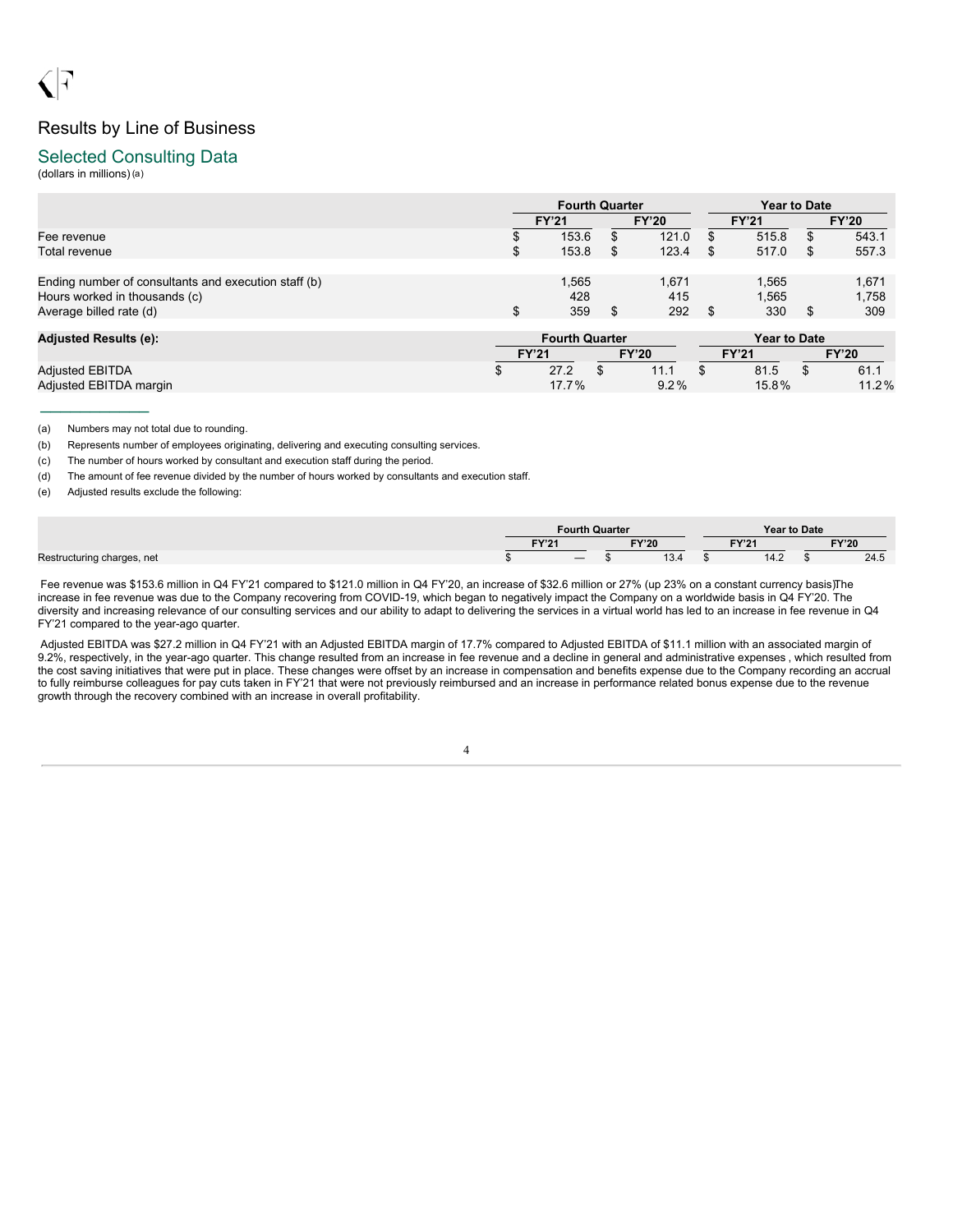# Selected Digital Data

#### (dollars in millions)(a)

Digital leverages an artificial intelligence powered, machine-learning platform to identify the best structures, roles, capabilities, and behaviors needed to drive business forward. This end-to-end platform combines Korn Ferry proprietary data, client data, and external market data to help make better, faster decisions about organizations, leadership, and people.

|                                                                    | <b>Fourth Quarter</b> |             |  |              |  | <b>Year to Date</b> |  |              |  |  |
|--------------------------------------------------------------------|-----------------------|-------------|--|--------------|--|---------------------|--|--------------|--|--|
|                                                                    | <b>FY'21</b>          |             |  | <b>FY'20</b> |  | <b>FY'21</b>        |  | <b>FY'20</b> |  |  |
| Fee revenue                                                        |                       | 80.5        |  | 69.3         |  | 287.3               |  | 292.4        |  |  |
| Total revenue                                                      |                       | 80.8        |  | 69.9         |  | 287.8               |  | 294.3        |  |  |
| Ending number of consultants<br>Subscription & License fee revenue |                       | 295<br>23.6 |  | 421<br>20.9  |  | 295<br>89.9         |  | 421<br>73.5  |  |  |

| <b>Adjusted Results (b):</b> |              | <b>Fourth Quarter</b> |       | <b>Year to Date</b> |       |              |       |  |
|------------------------------|--------------|-----------------------|-------|---------------------|-------|--------------|-------|--|
|                              | <b>FY'21</b> |                       | CY'20 |                     | FY'21 | <b>FY'20</b> |       |  |
| <b>Adiusted EBITDA</b>       |              | 27.9                  | 17.0  |                     | 86.1  |              | 83.1  |  |
| Adjusted EBITDA margin       |              | 34.7%                 | 24.5% |                     | 30.0% |              | 28.4% |  |

#### (a) Numbers may not total due to rounding.

 $\frac{1}{2}$  ,  $\frac{1}{2}$  ,  $\frac{1}{2}$  ,  $\frac{1}{2}$  ,  $\frac{1}{2}$  ,  $\frac{1}{2}$  ,  $\frac{1}{2}$ 

(b) Adjusted results exclude the following:

|                               | <b>Fourth Quarter</b> |                   |  |              |  | <b>Year to Date</b> |  |              |  |
|-------------------------------|-----------------------|-------------------|--|--------------|--|---------------------|--|--------------|--|
|                               | <b>FY'21</b>          |                   |  | <b>FY'20</b> |  | <b>FY'21</b>        |  | <b>FY'20</b> |  |
| Integration/acquisition costs |                       | $\qquad \qquad -$ |  | $\sim$<br>.0 |  | 0.6                 |  | 5.9          |  |
| Restructuring charges, net    |                       |                   |  | 3.4          |  | 2.9                 |  | 10.5         |  |

Fee revenue was \$80.5 million in Q4 FY'21 compared to \$69.3 million in Q4 FY'20, an increase of \$11.2 million or 16% (up 12% on a constant currency basis). The increase in fee revenue was due to the Company recovering from COVID-19, which began to negatively impact the Company on a worldwide basis in Q4 FY'20. As economies around the world recover and companies pivot from in person training to virtual delivery of training courses, the demand for our products and services has now exceeded prepandemic levels.

Adjusted EBITDA was \$27.9 million in Q4 FY'21 with an Adjusted EBITDA margin of 34.7% compared to \$17.0 million and 24.5%, respectively, in the year-ago quarter. Contributing to the increase were higher fee revenues and decreases in general and administrative expenses, partially offset by an increase in compensation and benefits expense due to the Company recording an accrual to fully reimburse colleagues for pay cuts taken in FY'21 that were not previously reimbursed and an increase in performance related bonus expense due to the revenue growth through the recovery combined with an increase in overall profitability.

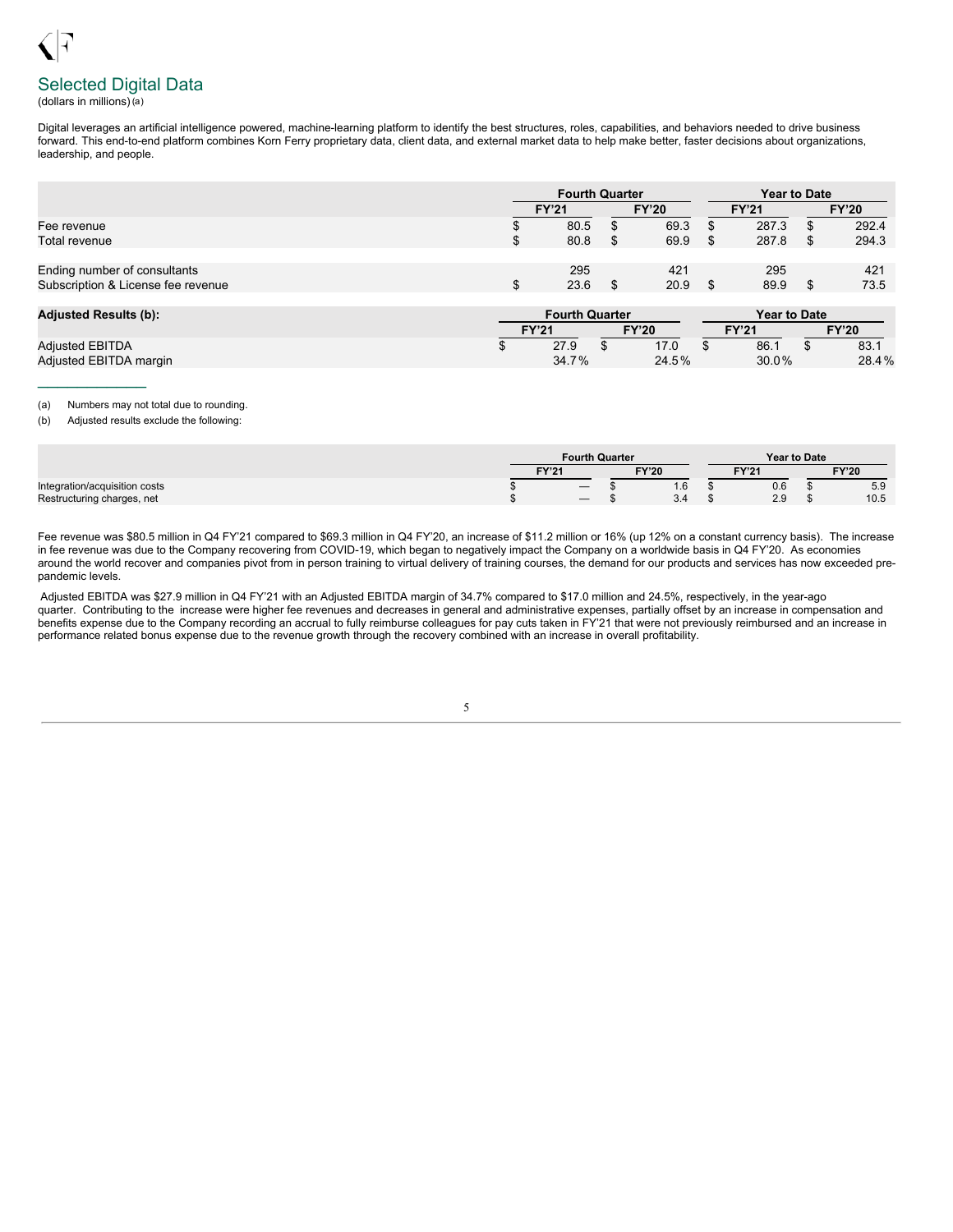# Selected Executive Search Data(a)

(dollars in millions)(b)

|                               | <b>Fourth Quarter</b> |  | <b>Year to Date</b> |  |              |    |              |
|-------------------------------|-----------------------|--|---------------------|--|--------------|----|--------------|
|                               | <b>FY'21</b>          |  | <b>FY'20</b>        |  | <b>FY'21</b> |    | <b>FY'20</b> |
| Fee revenue                   | 200.7                 |  | 167.9               |  | 637.0        | S  | 732.5        |
| Total revenue                 | \$<br>201.3           |  | 171.2               |  | 639.3        | \$ | 749.2        |
|                               |                       |  |                     |  |              |    |              |
| Ending number of consultants  | 524                   |  | 556                 |  | 524          |    | 556          |
| Average number of consultants | 523                   |  | 569                 |  | 540          |    | 560          |
| Engagements billed            | 3.794                 |  | 3.424               |  | 8.672        |    | 9,722        |
| New engagements (c)           | 1,712                 |  | 1,229               |  | 5.459        |    | 6,064        |
|                               |                       |  |                     |  |              |    |              |

| <b>Adjusted Results (d):</b> |              | <b>Fourth Quarter</b> |              | <b>Year to Date</b> |              |
|------------------------------|--------------|-----------------------|--------------|---------------------|--------------|
|                              | <b>FY'21</b> |                       | <b>FY'20</b> | TY'21               | <b>FY'20</b> |
| <b>Adiusted EBITDA</b>       |              | 49.8                  | 47.5         | 127.8               | 181.1        |
| Adjusted EBITDA margin       |              | 24.8%                 | 28.3%        | 20.1%               | 24.7%        |

(a) Executive Search is the sum of the individual Executive Search Reporting Segments and is presented on a consolidated basis as it is consistent with the Company's discussion of its Lines of Business, and financial metrics used by the Company's investor base.

(b) Numbers may not total due to rounding.

(c) Represents new engagements opened in the respective period.

(d) Executive Search Adjusted EBITDA and Adjusted EBITDA margin are non-GAAP financial measures that adjust for the following:

|                            | <b>Fourth Quarter</b><br><b>FY'20</b><br>TV:24<br>TZT |  |  |             | <b>Year to Date</b>        |              |
|----------------------------|-------------------------------------------------------|--|--|-------------|----------------------------|--------------|
|                            |                                                       |  |  |             | <b>CV'O'</b><br>$\epsilon$ | <b>FY'20</b> |
| Restructuring charges, net |                                                       |  |  | 47E<br>ن. ا | 10.4                       | .            |
| Separation costs           |                                                       |  |  |             |                            | 10<br>1.Ö    |

Fee revenue was \$200.7 million and \$167.9 million in Q4 FY'21 and Q4 FY'20, respectively, a year-over-year increase of \$32.8 million or 20% (up 16% on a constant currency basis). The increase in fee revenue was primarily attributable to higher fee revenue in North America where demand for our products and services has now exceeded pre-pandemic levels in conjunction with the worldwide economic recovery.

Adjusted EBITDA was \$49.8 million in Q4 FY'21 with an Adjusted EBITDA margin of 24.8% compared to Adjusted EBITDA of \$47.5 million and Adjusted EBITDA margin of 28.3%, respectively, in the year-ago quarter. While Adjusted EBITDA was up slightly, Adjusted EBITDA margin was down 350bps due to the Company recording an accrual to fully reimburse colleagues for pay cuts taken in FY'21 that were not previously reimbursed and an increase in performance related bonus expense due to the revenue growth through the recovery combined with an increase in overall profitability.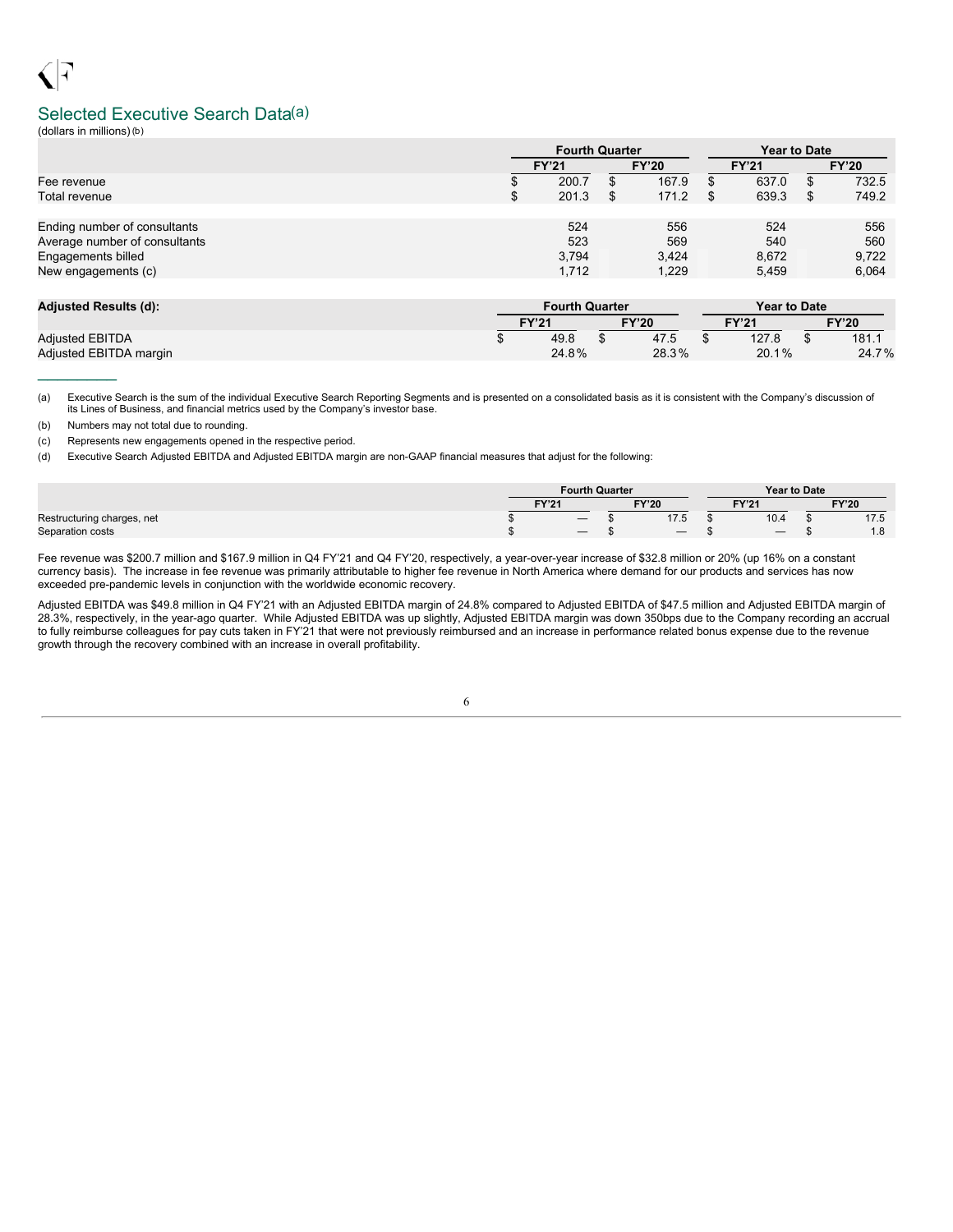## Selected RPO and Professional Search Data

(dollars in millions)(a)

 $\frac{1}{2}$  ,  $\frac{1}{2}$  ,  $\frac{1}{2}$  ,  $\frac{1}{2}$  ,  $\frac{1}{2}$  ,  $\frac{1}{2}$  ,  $\frac{1}{2}$ 

|                                               | <b>Fourth Quarter</b> |              |                | <b>Year to Date</b> |                |  |
|-----------------------------------------------|-----------------------|--------------|----------------|---------------------|----------------|--|
|                                               | <b>FY'21</b>          | <b>FY'20</b> | <b>FY'21</b>   |                     | <b>FY'20</b>   |  |
| Fee revenue                                   | 120.4                 | \$<br>82.4   | 369.9          | S                   | 364.8          |  |
| Total revenue                                 | 121.5                 | \$<br>84.5   | 375.8          | \$                  | 376.6          |  |
| Engagements billed (b)<br>New engagements (c) | 1,626<br>883          | 1,206<br>573 | 3,558<br>2,971 |                     | 3,641<br>2,744 |  |

| <b>Adiusted Results (d):</b> | <b>Fourth Quarter</b> |              | <b>Year to Date</b> |              |
|------------------------------|-----------------------|--------------|---------------------|--------------|
|                              | <b>FY'21</b>          | <b>FY'20</b> | <b>FY'21</b>        | <b>FY'20</b> |
| <b>Adiusted EBITDA</b>       | 30.0                  | 12.7         | 69.4                | 60.2         |
| Adjusted EBITDA margin       | 24.9%                 | 15.4%        | 18.8%               | 16.5%        |

(a) Numbers may not total due to rounding.

(b) Represents professional search engagements billed.

(c) Represents new professional search engagements opened in the respective period.

(d) Adjusted results exclude the following:

|                            |              | Fourth Quarter |                             | <b>Year to Date</b>  |  |            |
|----------------------------|--------------|----------------|-----------------------------|----------------------|--|------------|
|                            | <b>EVIOL</b> | <b>FY'20</b>   | EV <sub>104</sub>           | <b>FY'20</b>         |  |            |
| Restructuring charges, net |              |                | $F \rightarrow$<br>$\cup$ . | $\sim$ $\sim$<br>ے.ب |  | - -<br>◡.≀ |

Fee revenue was \$120.4 million in Q4 FY'21, an increase of \$38.0 million or 46% (up 40% on a constant currency basis), compared to the year-ago quarter. The higher fee revenue was driven by an increase in recruitment process outsourcing ("RPO") fee revenue of \$28.9 million or 58% (51% at constant currency)and an increase in Professional Search of \$9.1 million or 28% (23% at constant currency)due to the Company recovering from COVID-19, which began to negatively impact the Company on worldwide basis in Q4 FY'20 .

Adjusted EBITDA was \$30.0 million in Q4 FY'21 with an Adjusted EBITDA margin of 24.9% in Q4 FY'21 compared to \$12.7 million and 15.4%, respectively, in the year-ago quarter. The increase in Adjusted EBITDA was due to the higher fee revenue discussed above, partially offset by an increase in compensation and benefits expense due to the Company recording an accrual to fully reimburse colleagues for pay cuts taken in FY'21 that were not previously reimbursed and an increase in performance related bonus expense due to the revenue growth through the recovery combined with an increase in overall profitability.

7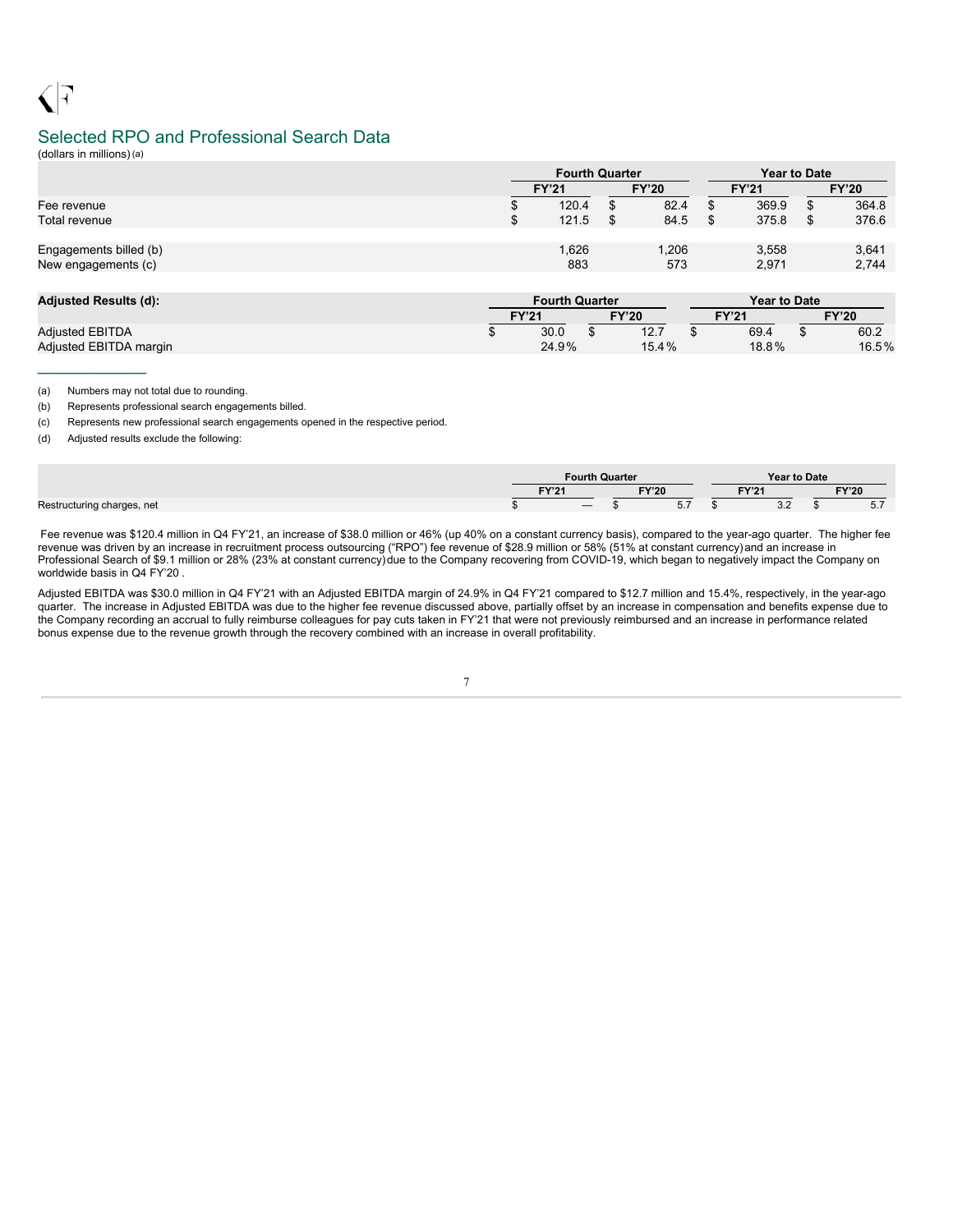<span id="page-10-0"></span> $\sqrt{7}$ 

## **Outlook**

Assuming no new major pandemic lockdowns, worldwide economic conditions, financial markets and foreign exchange rates remain steady, on a consolidated basis:

- Q1 FY'22 fee revenue is expected to be in the range of \$535 million and \$555 million; and
- Q1 FY'22 diluted earnings per share is expected to range between \$1.04 to \$1.14.

### **Earnings Conference Call Webcast**

The earnings conference call will be held today at 12:00 PM (EDT) and hosted by CEO Gary Burnison, CFO Robert Rozek and SVP Finance Gregg Kvochak. The conference call will be webcast and available online at inkornferry.com. We will also post to this section of our website earnings slides, which will accompany our webcast, and other important information, and encourage you to review the information that we make available on our website.

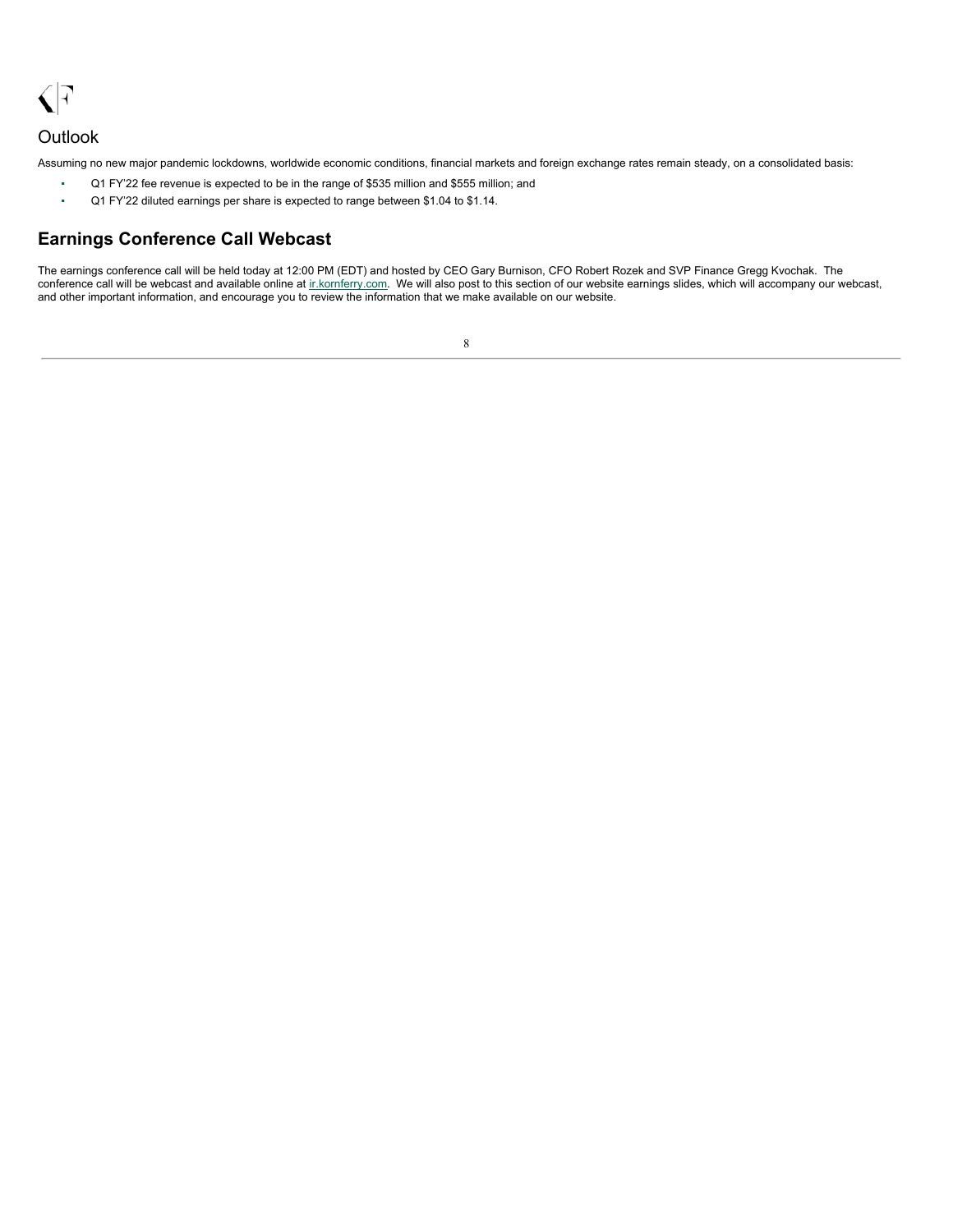# **About Korn Ferry**

Korn Ferry is a global organizational consulting firm. We help clients synchronize strategy and talent to drive superior performance. We work with organizations to design their structures, roles, and responsibilities. We help them hire the right people to bring their strategy to life. And we advise them on how to reward, develop, and motivate their people. Visit kornferry.com for more information.

### *Forward-Looking Statements*

Statements in this press release and our conference call that relate to our outlook, projections, goals, strategies, future plans and expectations, and other statements of future events or conditions are forward-looking statements that involve a number of risks and uncertainties. Words such as "believes" "axpects" "anticipates" "goals" "estimates", "guidance", "may", "should", "could", "will" or "likely", and variations of such words and similar expressions are intended to identify such forward-looking statements. Statements that refer to or are based on estimates, forecasts, projections, uncertain events or assumptions, including statements relating to expected demand for our products and services, the timing and expected benefits of our restructuring plan, the magnitude and duration of the impact of the COVID-19 outbreak on our business, employees, customers and our ability to provide services in affected regions, and the potential opportunities for our business as a result of worldwide changes in how companies conduct business as a result of COVID-19. Readers are cautioned not to place undue reliance on such statements. Such statements are based on current expectations; actual results in future periods may differ materially from those currently expected or desired because of a number of risks and uncertainties that are beyond the control of Korn Ferry. The potential risks and uncertainties include those relating to the ultimate magnitude and duration of COVID-19 and any future pandemic or similar outbreaks, and related restrictions and operational requirements that apply to our business and the businesses of our clients, and any related negative impacts on our business, employees, customers and our ability to provide services in affected regions, global and local political or economic developments in or affecting countries where we have operations, competition, changes in demand for our services as a result of automation, the dependence on and costs of attracting and retaining qualified and experienced consultants, our ability to maintain relationships with customers and suppliers and retain key employees, maintaining our brand name and professional reputation, potential legal liability and regulatory developments, the portability of client relationships, consolidation of the industries we serve, changes and developments in government laws and regulations, evolving investor and customer expectations with regard to environmental matters, currency fluctuations in our international operations, risks related to growth, alignment of our cost structure, restrictions imposed by off-limits agreements, reliance on information processing systems, cyber security vulnerabilities, changes to data security, data privacy and data protection laws, limited protection of our intellectual property, our ability to enhance and develop new technology, our ability to develop new products and services, the utilization and billing rates of our consultants, dependence on third parties for the execution of critical functions, our ability to successfully recover from a disaster or other business continuity problems, changes in our accounting estimates/assumptions, technical quidance relating to the Tax Act, treaties, or regulations on our business and our company, impairment of goodwill and other intangible assets, deferred tax assets that we may not be able to use, our indebtedness, the phase-out of the London Interbank Offered Rate, the withdrawal of the United Kingdom from the European Union, expansion of social media platforms, seasonality, ability to effect acquisition and integrate acquired businesses and employment liability risk. For a detailed description of risks and uncertainties that could cause differences, please refer to Korn Ferry's periodic filings with the Securities and Exchange Commission. Korn Ferry disclaims any intention or obligation to update or revise any forward-looking statements, whether as a result of new information, future events or otherwise.

### *Use of Non-GAAP Financial Measures*

This press release contains financial information calculated other than in accordance with U.S. Generally Accepted Accounting Principles ("GAAP"). In particular, it includes:

- Adjusted net income attributable to Korn Ferry, adjusted to exclude integration/acquisition costs, restructuring charges, separation costs and debt refinancing *costs net of income tax effect;*
- Adjusted basic and diluted earnings per share, adjusted to exclude integration/acquisition costs, restructuring charges, separation costs and debt refinancing *costs net of income tax effect;*
- Constant currency (calculated using a quarterly average) percentages that represent the percentage change that would have resulted had exchange rates in the *prior period been the same as those in effect in the current period;*
- Consolidated and Executive Search Adjusted EBITDA, which is earnings before interest, taxes, depreciation and amortization, further adjusted to exclude integration/acquisition costs, restructuring charges and separations costs, and Consolidated and Executive Search Adjusted EBITDA margin.

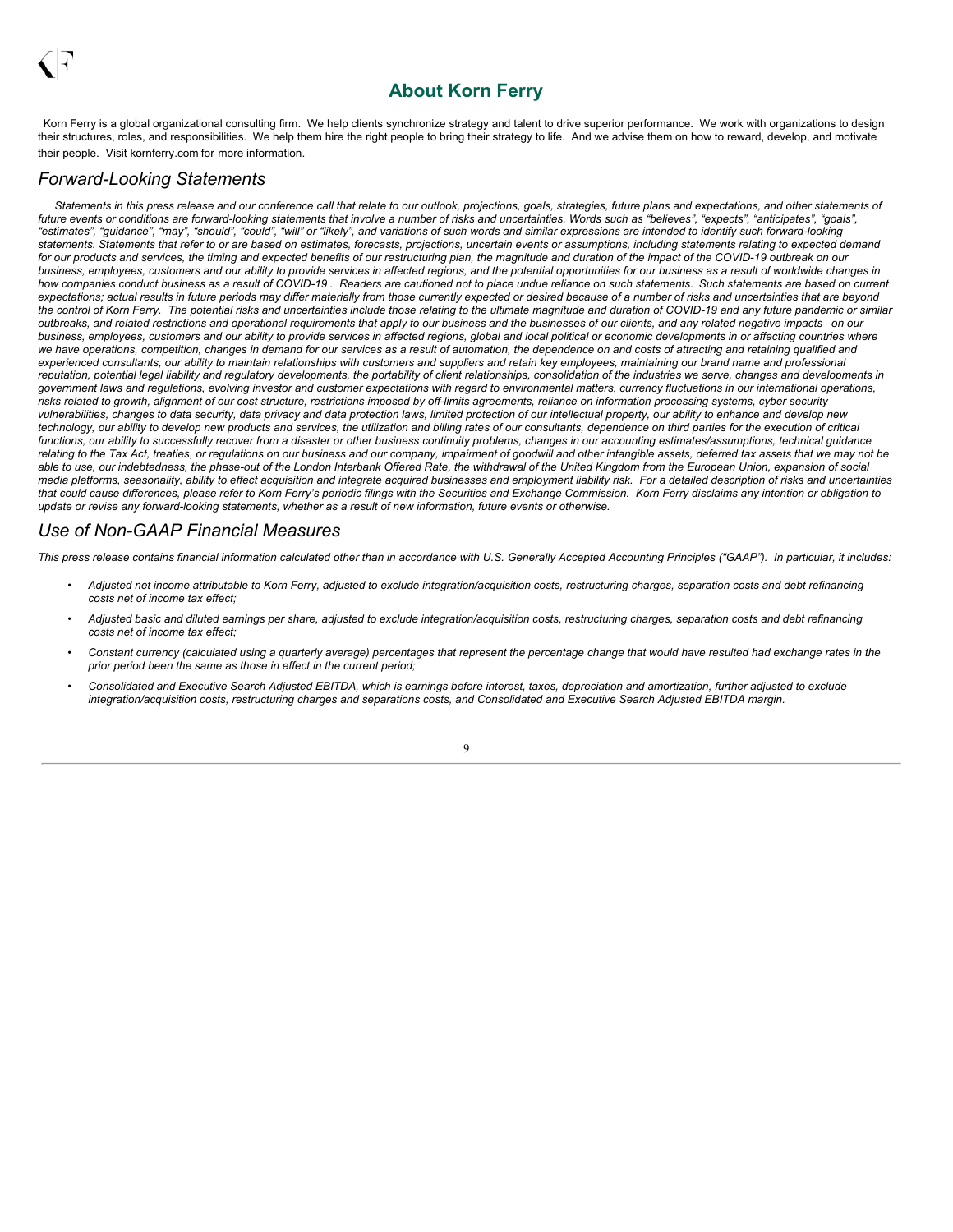

This non-GAAP disclosure has limitations as an analytical tool, should not be viewed as a substitute for financial information determined in accordance with GAAP, and should not be considered in isolation or as a substitute for analysis of the Company's results as reported under GAAP, nor is it necessarily comparable to non-GAAP *performance measures that may be presented by other companies.*

Management believes the presentation of non-GAAP financial measures in this press release provides meaningful supplemental information regarding Korn Ferry's performance by excluding certain charges that may not be indicative of Korn Ferry's ongoing operating results. These non-GAAP financial measures are performance measures and are not indicative of the liquidity of Korn Ferry. These charges, which are described in the footnotes in the attached reconciliations, represent 1) costs we incurred to acquire and integrate a portion of our Digital business, 2) charges we incurred to restructure the Company as a result of COVID-19 and due to the acquisition of the acquired companies, 3) separation costs and 4) debt refinancing costs. The use of non-GAAP financial measures facilitates comparisons to Korn Ferry's historical performance. Korn Ferry includes non-GAAP financial measures because management believes they are useful to investors in allowing for greater transparency with respect to supplemental information used by management in its evaluation of Korn Ferry's ongoing operations and financial and operational decision-making. Adjusted net income attributable to Korn Ferry, adjusted basic and diluted earnings per share and Consolidated and Executive Search Adjusted EBITDA, exclude certain charges that management does not consider on-going in nature and allows management and investors to make more meaningful period-to-period comparisons of the Company's operating results. Management further believes that Consolidated and Executive Search Adjusted EBITDA is useful to investors because it is frequently used by investors and other interested parties to measure operating performance among companies with different capital structures, effective tax rates and tax attributes and capitalized asset values, all of which can vary substantially from company to company. In the case of constant currency percentages, management believes the presentation of such information provides useful supplemental information regarding Korn Ferry's performance as excluding the impact of exchange rate changes on Korn Ferry's financial performance allows investors to make more meaningful period-to-period comparisons of the Company's operating results, to better identify operating trends that may otherwise be masked or distorted by exchange rate changes and to perform related trend analysis, and provides a higher degree of transparency of information used by *management in its evaluation of Korn Ferry's ongoing operations and financial and operational decision-making.*

*[Tables attached]*

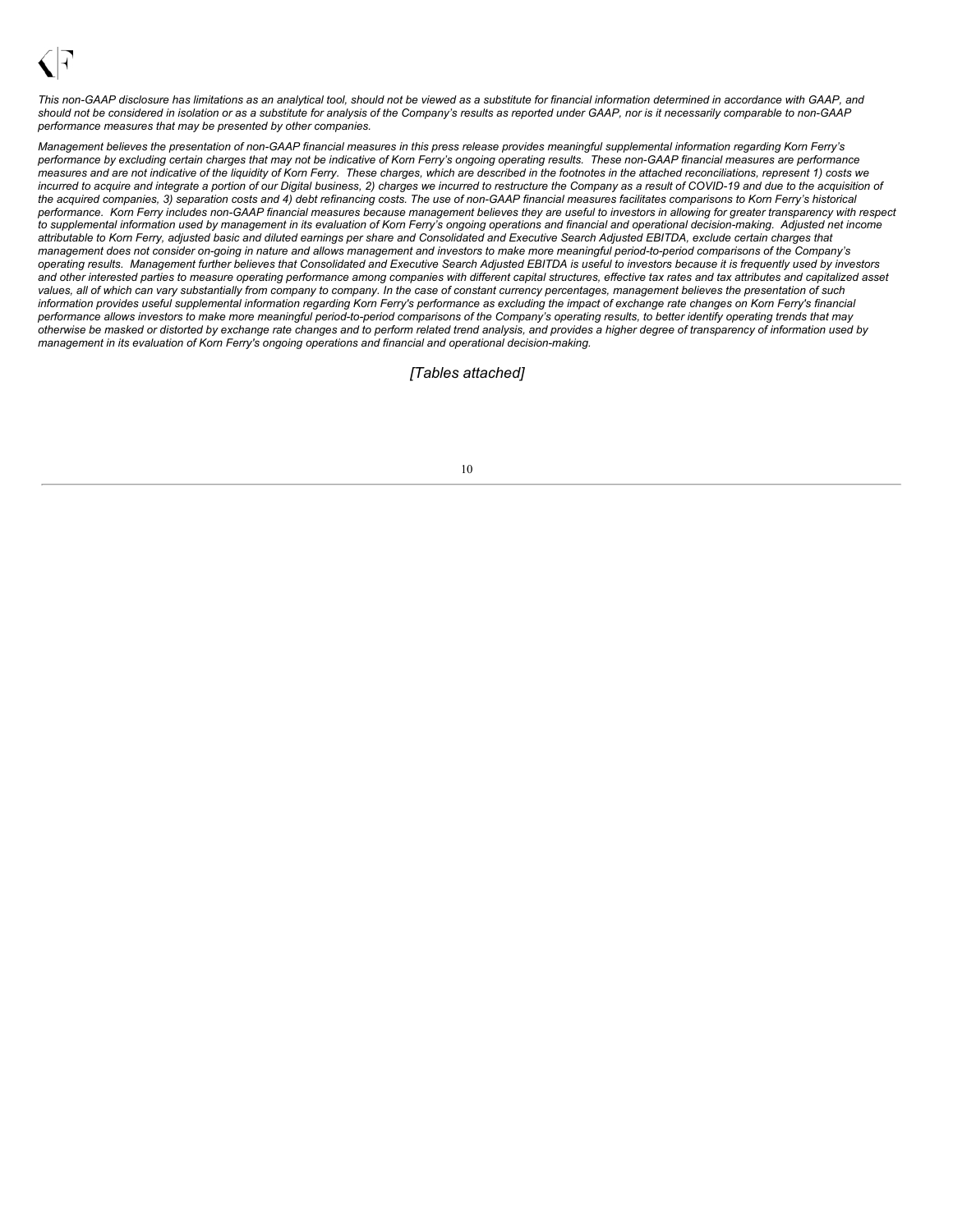#### **KORN FERRY AND SUBSIDIARIES CONSOLIDATED STATEMENTS OF OPERATIONS (in thousands, except per share amounts)**

|                                                              | <b>Three Months Ended</b> |             |           | <b>Year Ended</b> |     |           |
|--------------------------------------------------------------|---------------------------|-------------|-----------|-------------------|-----|-----------|
|                                                              |                           | April 30,   |           | April 30,         |     |           |
|                                                              | 2021                      |             | 2020      | 2021              |     | 2020      |
|                                                              |                           | (unaudited) |           |                   |     |           |
| Fee revenue                                                  | \$<br>555,151             |             | 440,469   | \$<br>1,810,047   | \$  | 1,932,732 |
| Reimbursed out-of-pocket engagement expenses                 | 2,243                     |             | 8,507     | 9,899             |     | 44,598    |
| Total revenue                                                | 557,394                   |             | 448,976   | 1,819,946         |     | 1,977,330 |
| Compensation and benefits                                    | 380,350                   |             | 283,519   | 1,297,880         |     | 1,297,994 |
| General and administrative expenses                          | 50,940                    |             | 59,786    | 191,776           |     | 258,957   |
| Reimbursed expenses                                          | 2,243                     |             | 8,507     | 9,899             |     | 44,598    |
| Cost of services                                             | 21,832                    |             | 19,515    | 72,030            |     | 85,886    |
| Depreciation and amortization                                | 15,777                    |             | 14,956    | 61,845            |     | 55,311    |
| Restructuring charges, net                                   |                           |             | 40,466    | 30,732            |     | 58,559    |
| Total operating expenses                                     | 471,142                   |             | 426,749   | 1,664,162         |     | 1,801,305 |
| Operating income                                             | 86,252                    |             | 22,227    | 155,784           |     | 176,025   |
| Other income (loss), net                                     | 10,820                    |             | (10, 893) | 37,194            |     | (2,879)   |
| Interest expense, net                                        | (7, 592)                  |             | (6,998)   | (29, 278)         |     | (22, 184) |
| Income before provision for income taxes                     | 89,480                    |             | 4,336     | 163,700           |     | 150,962   |
| Income tax provision                                         | 22,729                    |             | 4,957     | 48,138            |     | 43,945    |
| Net income (loss)                                            | 66,751                    |             | (621)     | 115,562           |     | 107,017   |
| Net income attributable to noncontrolling interest           | (561)                     |             | (181)     | (1, 108)          |     | (2,071)   |
| Net income (loss) attributable to Korn Ferry                 | 66,190                    |             | (802)     | 114,454           |     | 104,946   |
| Earnings (loss) per common share attributable to Korn Ferry: |                           |             |           |                   |     |           |
| Basic                                                        | 1.22                      |             | (0.02)    | 2.11              |     | 1.91      |
| <b>Diluted</b>                                               | \$<br>1.21                |             | (0.02)    | 2.09              | \$. | 1.90      |
| Weighted-average common shares outstanding:                  |                           |             |           |                   |     |           |
| Basic                                                        | 52,621                    |             | 53,534    | 52,928            |     | 54,342    |
| <b>Diluted</b>                                               | 53,243                    |             | 53,534    | 53,405            |     | 54,767    |
| Cash dividends declared per share:                           | 0.10                      |             | 0.10      | 0.40              |     | 0.40      |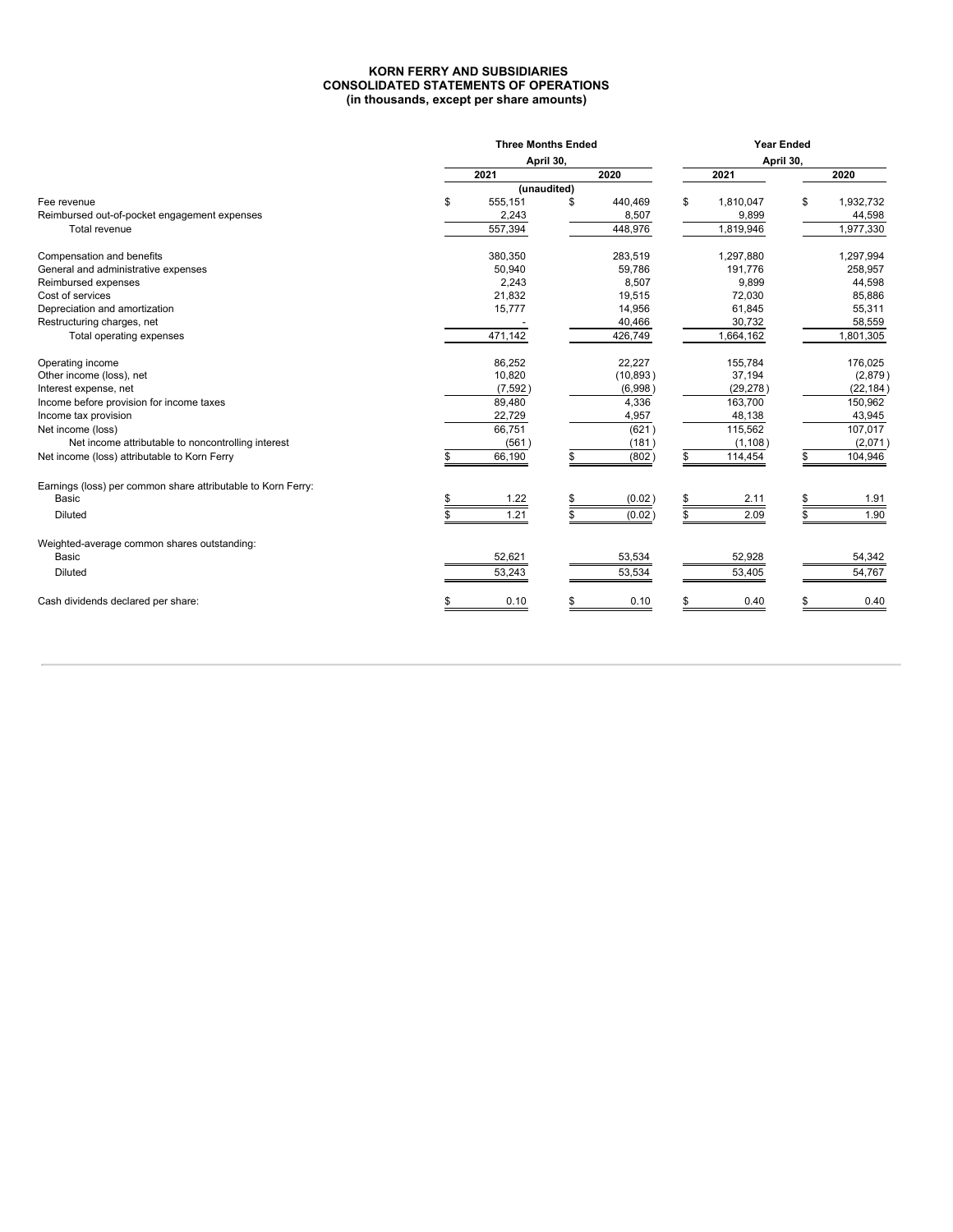#### **KORN FERRY AND SUBSIDIARIES FINANCIAL SUMMARY BY REPORTING SEGMENT (dollars in thousands) (unaudited)**

|                                              |               | Three Months Ended April 30, |            |               | Year Ended April '30. |             |            |
|----------------------------------------------|---------------|------------------------------|------------|---------------|-----------------------|-------------|------------|
|                                              | 2021          | 2020                         | % Change   | 2021          |                       | 2020        | % Change   |
| Fee revenue:                                 |               |                              |            |               |                       |             |            |
| Consulting                                   | \$<br>153.573 | \$120.992                    | 26.9%      | \$<br>515.844 | ж.                    | 543,095     | $(5.0\%)$  |
| Digital                                      | 80,499        | 69,269                       | 16.2%      | 287,306       |                       | 292,366     | $(1.7\%)$  |
| <b>Executive Search:</b>                     |               |                              |            |               |                       |             |            |
| North America                                | 130.790       | 102,196                      | 28.0%      | 397,275       |                       | 434,624     | $(8.6\%)$  |
| <b>EMEA</b>                                  | 41,253        | 39,662                       | 4.0%       | 138,954       |                       | 170.314     | $(18.4\%)$ |
| Asia Pacific                                 | 23.604        | 19.737                       | 19.6%      | 83,306        |                       | 98,132      | $(15.1\%)$ |
| Latin America                                | 5,081         | 6,260                        | $(18.8\%)$ | 17,500        |                       | 29,400      | $(40.5\%)$ |
| Total Executive Search (a)                   | 200.728       | 167.855                      | 19.6%      | 637.035       |                       | 732.470     | $(13.0\%)$ |
| RPO and Professional Search                  | 120,351       | 82,353                       | 46.1%      | 369,862       |                       | 364,801     | $1.4\%$    |
| Total fee revenue                            | 555.151       | 440.469                      | 26.0%      | 1,810,047     |                       | 1,932,732   | $(6.3\%)$  |
| Reimbursed out-of-pocket engagement expenses | 2,243         | 8,507                        | $(73.6\%)$ | 9,899         |                       | 44,598      | $(77.8\%)$ |
| Total revenue                                | 557.394       | \$448,976                    | 24.1%      | \$1.819.946   |                       | \$1.977.330 | $(8.0\%)$  |

(a) Total Executive Search is the sum of the individual Executive Search Reporting Segments and is presented on a consolidated basis as it is consistent with the Company's discussion of its Lines of Business, and financial metrics used by the Company's investor base.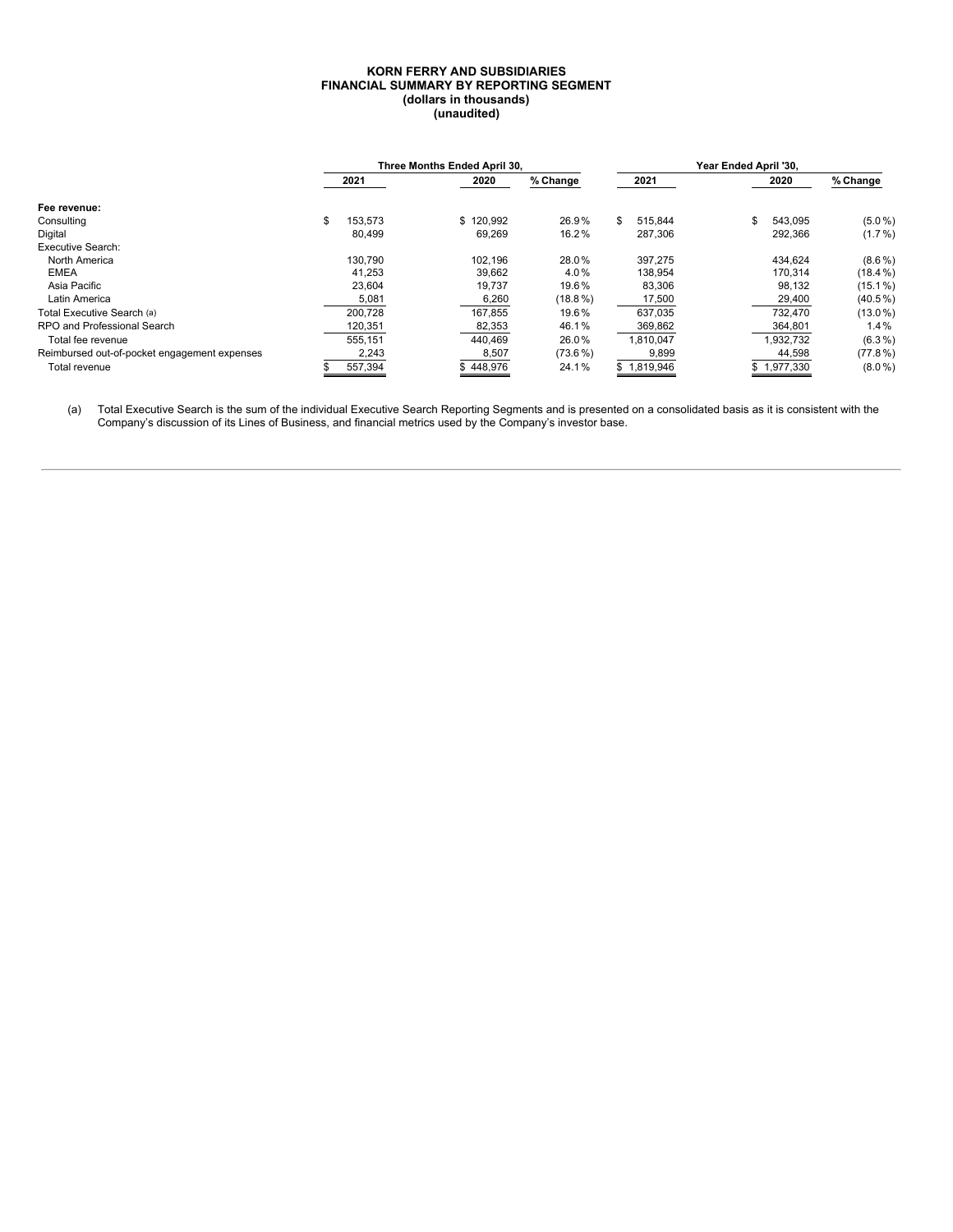#### **KORN FERRY AND SUBSIDIARIES CONSOLIDATED BALANCE SHEETS (in thousands, except per share amounts)**

|                                                                                                                                                                                 | April 30,<br>2021 | April 30,<br>2020 |
|---------------------------------------------------------------------------------------------------------------------------------------------------------------------------------|-------------------|-------------------|
| <b>ASSETS</b>                                                                                                                                                                   |                   |                   |
| Cash and cash equivalents                                                                                                                                                       | \$<br>850.778     | \$<br>689.244     |
| Marketable securities                                                                                                                                                           | 63,667            | 41,951            |
| Receivables due from clients, net of allowance for doubtful accounts of \$29,324 and \$23,795 at April 30, 2021 and 2020, respectively                                          | 448.733           | 397.165           |
| Income taxes and other receivables                                                                                                                                              | 40,024            | 38.755            |
| Unearned compensation                                                                                                                                                           | 53,206            | 43.117            |
| Prepaid expenses and other assets                                                                                                                                               | 30,724            | 26,851            |
| Total current assets                                                                                                                                                            | 1,487,132         | 1,237,083         |
| Marketable securities, non-current                                                                                                                                              | 182,692           | 132,134           |
| Property and equipment, net                                                                                                                                                     | 131,778           | 142,728           |
| Operating lease right-of-use assets, net                                                                                                                                        | 174,121           | 195,077           |
| Cash surrender value of company-owned life insurance policies, net of loans                                                                                                     | 161.295           | 146.408           |
| Deferred income taxes<br>Goodwill                                                                                                                                               | 73,106<br>626.669 | 55,479<br>613.943 |
| Intangible assets, net                                                                                                                                                          | 92,949            | 111,926           |
| Unearned compensation, non-current                                                                                                                                              | 102,356           | 79,510            |
| Investments and other assets                                                                                                                                                    | 24,428            | 29,540            |
| <b>Total assets</b>                                                                                                                                                             | \$<br>3,056,526   | \$<br>2,743,828   |
| <b>LIABILITIES AND STOCKHOLDERS' EQUITY</b>                                                                                                                                     |                   |                   |
| Accounts payable                                                                                                                                                                | \$<br>44,993      | \$<br>45.684      |
| Income taxes payable                                                                                                                                                            | 23,041            | 21,158            |
| Compensation and benefits payable                                                                                                                                               | 394,606           | 280,911           |
| Operating lease liability, current                                                                                                                                              | 47,986            | 54,851            |
| Other accrued liabilities                                                                                                                                                       | 239,444           | 221,603           |
| <b>Total current liabilities</b>                                                                                                                                                | 750,070           | 624,207           |
| Deferred compensation and other retirement plans                                                                                                                                | 346.455           | 289.136           |
| Operating lease liability, non-current                                                                                                                                          | 155,998           | 180.766           |
| Long-term debt                                                                                                                                                                  | 394,794           | 394,144           |
| Deferred tax liabilities                                                                                                                                                        | 3,832             | 1,056             |
| Other liabilities                                                                                                                                                               | 36,602            | 30,828            |
| <b>Total liabilities</b>                                                                                                                                                        | 1,687,751         | 1,520,137         |
| Stockholders' equity                                                                                                                                                            |                   |                   |
| Common stock: \$0.01 par value, 150,000 shares authorized, 74,915 and 73,205 shares issued and 54,008 and 54,450 shares<br>outstanding at April 30, 2021 and 2020, respectively | 583.260           | 585.560           |
| Retained earnings                                                                                                                                                               | 834,949           | 742,993           |
| Accumulated other comprehensive loss, net                                                                                                                                       | (51, 820)         | (107, 172)        |
| Total Korn Ferry stockholders' equity                                                                                                                                           | 1,366,389         | 1,221,381         |
| Noncontrolling interest                                                                                                                                                         | 2,386             | 2,310             |
| Total stockholders' equity                                                                                                                                                      | 1,368,775         | 1.223.691         |
| Total liabilities and stockholders' equity                                                                                                                                      | \$<br>3,056,526   | \$<br>2,743,828   |
|                                                                                                                                                                                 |                   |                   |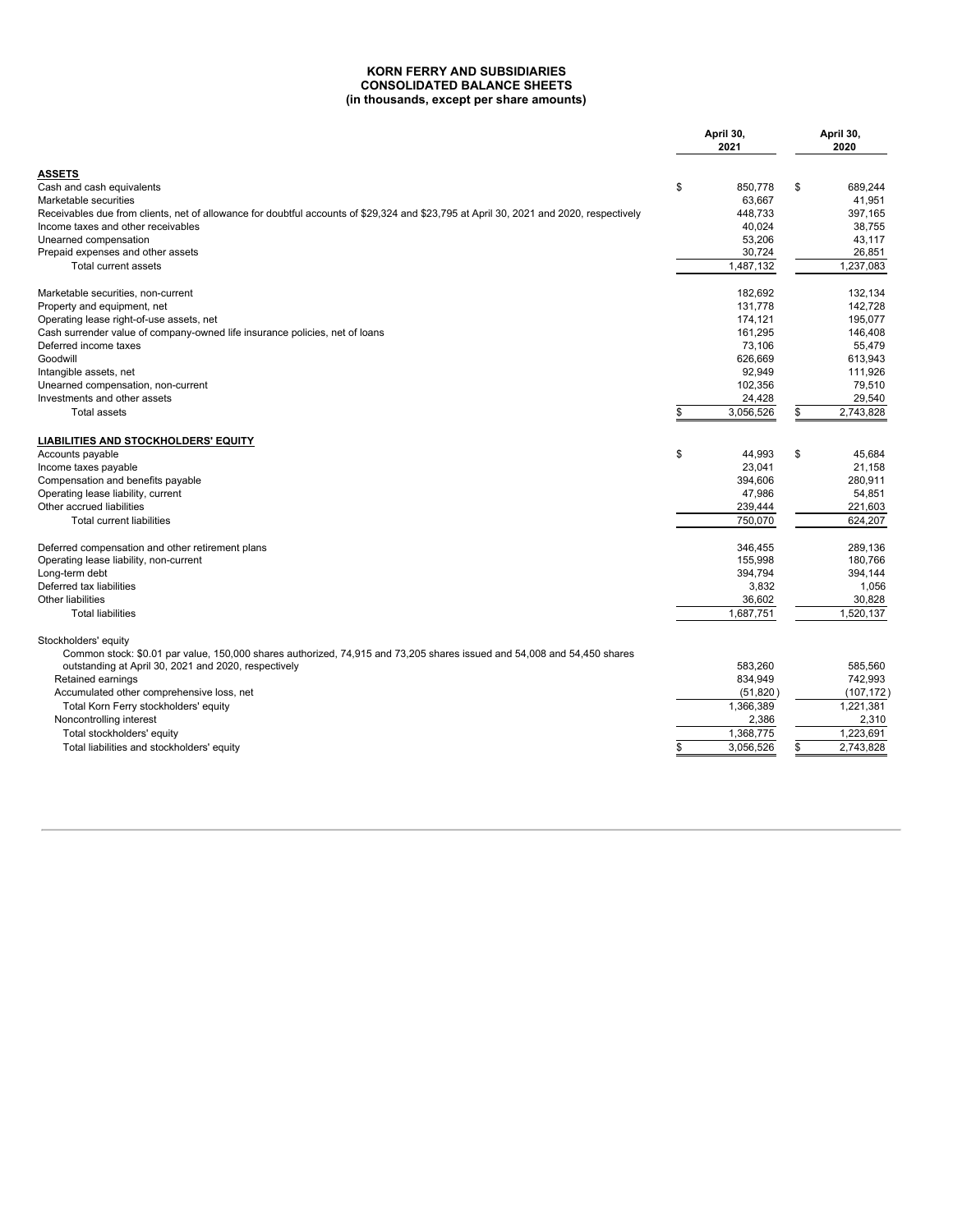#### **KORN FERRY AND SUBSIDIARIES RECONCILIATION OF GAAP TO NON-GAAP FINANCIAL MEASURES (dollars in thousands, except per share amounts) (unaudited)**

|                                                     | <b>Three Months Ended</b><br>April 30, |                          | <b>Year Ended</b><br>April 30, |               |
|-----------------------------------------------------|----------------------------------------|--------------------------|--------------------------------|---------------|
|                                                     | 2021                                   | 2020                     | 2021                           | 2020          |
| Net income (loss) attributable to Korn Ferry        | \$<br>66,190                           | \$<br>(802)              | \$<br>114,454                  | \$<br>104,946 |
| Net income attributable to non-controlling interest | 561                                    | 181                      | 1,108                          | 2,071         |
| Net income (loss)                                   | 66,751                                 | (621)                    | 115,562                        | 107,017       |
| Income tax provision                                | 22,729                                 | 4,957                    | 48,138                         | 43,945        |
| Income before provision for income taxes            | 89.480                                 | 4,336                    | 163.700                        | 150.962       |
| Other (income) loss, net                            | (10, 820)                              | 10,893                   | (37, 194)                      | 2,879         |
| Interest expense, net                               | 7,592                                  | 6,998                    | 29,278                         | 22,184        |
| Operating income                                    | 86,252                                 | 22,227                   | 155,784                        | 176,025       |
| Depreciation and amortization                       | 15,777                                 | 14,956                   | 61,845                         | 55,311        |
| Other income (loss), net                            | 10,820                                 | (10, 893)                | 37,194                         | (2,879)       |
| Integration/acquisition costs (1)                   |                                        | 2,833                    | 737                            | 12,152        |
| Restructuring charges, net (2)                      |                                        | 40,466                   | 30,732                         | 58,559        |
| Separation costs (3)                                |                                        |                          |                                | 1,783         |
| <b>Adjusted EBITDA</b>                              | \$<br>112,849                          | \$<br>69,589             | \$<br>286,292                  | \$<br>300,951 |
| Operating margin                                    | 15.5%                                  | 5.0%                     | 8.6%                           | 9.1%          |
| Depreciation and amortization                       | 2.8%                                   | 3.4%                     | 3.4%                           | 2.8%          |
| Other income (loss), net                            | 2.0%                                   | $(2.4\%)$                | 2.1%                           | $(0.1\%)$     |
| Integration/acquisition costs (1)                   |                                        | 0.6%                     |                                | 0.7%          |
| Restructuring charges, net (2)                      |                                        | 9.2%                     | 1.7%                           | 3.0%          |
| Separation costs (3)                                |                                        | $\overline{\phantom{a}}$ | $\overline{\phantom{a}}$       | 0.1%          |
| Adjusted EBITDA margin                              | 20.3%                                  | 15.8%                    | 15.8%                          | 15.6%         |
| Net income (loss) attributable to Korn Ferry        | \$<br>66,190                           | \$<br>(802)              | \$<br>114,454                  | \$<br>104,946 |
| Integration/acquisition costs (1)                   |                                        | 2,833                    | 737                            | 12.152        |
| Restructuring charges, net (2)                      |                                        | 40,466                   | 30,732                         | 58,559        |
| Separation costs (3)                                |                                        |                          |                                | 1,783         |
| Debt refinancing costs (4)                          |                                        |                          |                                | 828           |
| Tax effect on the adjusted items (5)                |                                        | (9,819)                  | (8, 597)                       | (16,938)      |
| Adjusted net income attributable to Korn Ferry      | 66,190                                 | \$<br>32,678             | \$<br>137,326                  | \$<br>161,330 |
| Basic earnings (loss) per common share              | \$<br>1.22                             | \$<br>(0.02)             | \$<br>2.11                     | \$<br>1.91    |
| Integration/acquisition costs (1)                   |                                        | 0.05                     | 0.01                           | 0.22          |
| Restructuring charges, net (2)                      |                                        | 0.75                     | 0.58                           | 1.07          |
| Separation costs (3)                                |                                        |                          |                                | 0.03          |
| Debt refinancing costs (4)                          |                                        |                          |                                | 0.02          |
| Tax effect on the adjusted items (5)                |                                        | (0.18)                   | (0.17)                         | (0.31)        |
| Adjusted basic earnings per share                   | 1.22                                   | \$<br>0.60               | \$<br>2.53                     | \$<br>2.94    |
| Diluted earnings (loss) per common share            | \$<br>1.21                             | \$<br>(0.02)             | \$<br>2.09                     | \$<br>1.90    |
| Integration/acquisition costs (1)                   |                                        | 0.05                     | 0.01                           | 0.22          |
| Restructuring charges, net (2)                      |                                        | 0.75                     | 0.57                           | 1.06          |
| Separation costs (3)                                |                                        |                          |                                | 0.03          |
| Debt refinancing costs (4)                          |                                        |                          |                                | 0.01          |
| Tax effect on the adjusted items (5)                |                                        | (0.18)                   | (0.16)                         | \$<br>(0.31)  |
| Adjusted diluted earnings per share                 | \$<br>1.21                             | \$<br>0.60               | \$<br>2.51                     | 2.91          |

Explanation of Non-GAAP Adjustments<br>
(1) Costs associated with previous ac<br>
(2) Restructuring charges we incurred (1) Costs associated with previous acquisitions, such as legal and professional fees, retention awards and the on-going integration expenses to combine the companies.<br>(2) Restructuring charges we incurred to rationalize ou November 1, 2019.

(3) Costs associated with certain senior management separation charges.<br>(4) Costs to write-off debt issuance costs and interest rate swap as a result of replacing our prior Credit Agreement with a new senior secured Credit

Costs associated with certain senior management separation charges.<br>
(4) Costs to write-off debt issuance costs and interest rate swap as a result of replacing our prior Credit Agreement with a new separation costs.<br>
(5) T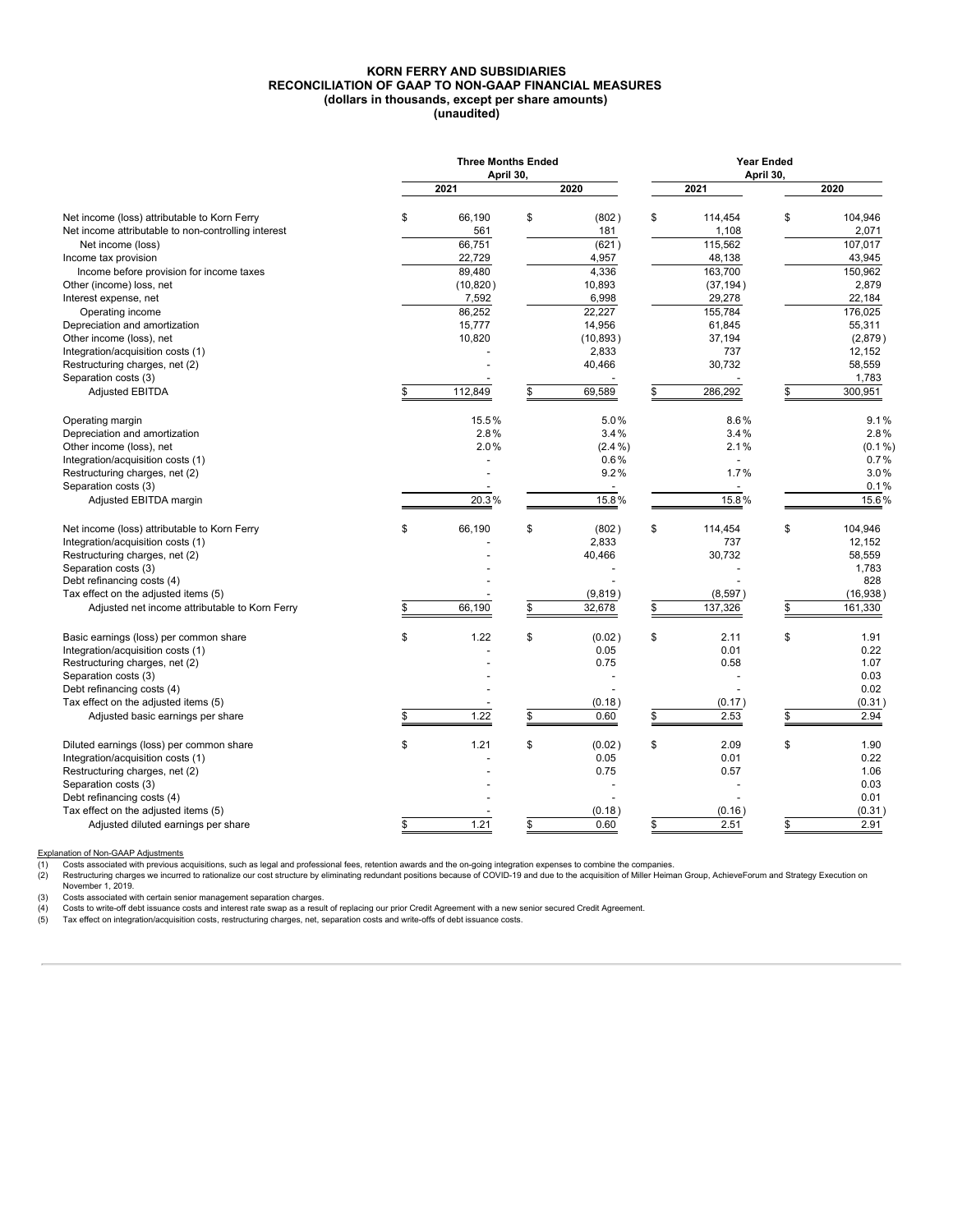#### **KORN FERRY AND SUBSIDIARIES RECONCILIATION OF CONSOLIDATED NET INCOME (LOSS) AND OPERATING INCOME (GAAP) TO ADJUSTED EBITDA (NON-GAAP) (in thousands) (unaudited)**

|                                                                                                                                                                      |     |            |          |                  |   |             |                                 |    | Three Months Ended April 30, 2021 |            |    |                                              |    |                          |                                                     |
|----------------------------------------------------------------------------------------------------------------------------------------------------------------------|-----|------------|----------|------------------|---|-------------|---------------------------------|----|-----------------------------------|------------|----|----------------------------------------------|----|--------------------------|-----------------------------------------------------|
|                                                                                                                                                                      |     |            |          |                  |   |             | <b>Executive Search</b>         |    |                                   |            |    |                                              |    |                          |                                                     |
|                                                                                                                                                                      |     | Consulting | Digital  | North<br>America |   | <b>EMEA</b> | Asia<br>Pacific                 |    | Latin<br>America                  | Subtotal   |    | <b>RPO</b> and<br><b>Professional Search</b> |    | Corporate                | Consolidated                                        |
| Fee revenue                                                                                                                                                          | \$. | 153,573    | \$80,499 | \$<br>130,790    |   | \$41,253    | \$<br>23,604                    |    | 5,081                             | \$200,728  | S  | 120,351                                      | S  | $\overline{\phantom{a}}$ | \$<br>555,151                                       |
| Total revenue                                                                                                                                                        | s   | 153,812    | \$80,753 | \$<br>131,314    |   | \$41,288    | \$<br>23,623                    | \$ | 5,081                             | \$ 201,306 | S  | 121,523                                      | \$ | $\overline{\phantom{a}}$ | \$<br>557,394                                       |
| Net income attributable to Korn Ferry<br>Net income attributable to noncontrolling<br>interest<br>Other income, net<br>Interest expense, net<br>Income tax provision |     |            |          |                  |   |             |                                 |    |                                   |            |    |                                              |    |                          | \$<br>66,190<br>561<br>(10, 820)<br>7,592<br>22,729 |
| Operating income<br>Depreciation and amortization<br>Other income, net                                                                                               |     |            |          |                  |   |             |                                 |    |                                   |            |    |                                              |    |                          | 86,252<br>15,777<br>10,820                          |
| Adjusted EBITDA                                                                                                                                                      | \$. | 27,240     | \$27,934 | \$<br>40,660     | s | 3,297       | \$<br>5,066                     | -S | 809                               | \$49,832   | \$ | 29,958                                       |    | \$ (22, 115)             | 112,849                                             |
| Adjusted EBITDA margin                                                                                                                                               |     | 17.7 %     | 34.7%    | 31.1%            |   | 8.0%        | 21.5%                           |    | 15.9%                             | 24.8%      |    | 24.9%                                        |    |                          | 20.3%                                               |
|                                                                                                                                                                      |     |            |          |                  |   |             |                                 |    | Three Months Ended April 30, 2020 |            |    |                                              |    |                          |                                                     |
|                                                                                                                                                                      |     |            |          | North            |   |             | <b>Executive Search</b><br>Asia |    | Latin                             |            |    | RPO and                                      |    |                          |                                                     |
|                                                                                                                                                                      |     |            |          |                  |   |             |                                 |    |                                   |            |    |                                              |    |                          |                                                     |

|                                                                                  |    |            |          | North        |   |             |    | Asia    |    | Latin   |           |   | <b>RPO</b> and             |   |                          |              |
|----------------------------------------------------------------------------------|----|------------|----------|--------------|---|-------------|----|---------|----|---------|-----------|---|----------------------------|---|--------------------------|--------------|
|                                                                                  |    | Consulting | Digital  | America      |   | <b>EMEA</b> |    | Pacific |    | America | Subtotal  |   | <b>Professional Search</b> |   | Corporate                | Consolidated |
| Fee revenue                                                                      | Ŝ  | 120,992    | \$69,269 | 102,196      |   | \$ 39,662   |    | 19,737  |    | 6,260   | \$167,855 | S | 82,353                     |   | $\overline{\phantom{a}}$ | 440,469      |
| Total revenue                                                                    | s  | 123,423    | \$69,890 | 104,775      |   | \$40,148    |    | 20,008  |    | 6,282   | \$171,213 | S | 84,450                     | ъ | $\overline{\phantom{a}}$ | 448,976      |
| Net loss attributable to Korn Ferry<br>Net income attributable to noncontrolling |    |            |          |              |   |             |    |         |    |         |           |   |                            |   |                          | \$<br>(802)  |
| interest                                                                         |    |            |          |              |   |             |    |         |    |         |           |   |                            |   |                          | 181          |
| Other loss, net                                                                  |    |            |          |              |   |             |    |         |    |         |           |   |                            |   |                          | 10,893       |
| Interest expense, net                                                            |    |            |          |              |   |             |    |         |    |         |           |   |                            |   |                          | 6,998        |
| Income tax provision                                                             |    |            |          |              |   |             |    |         |    |         |           |   |                            |   |                          | 4,957        |
| Operating income                                                                 |    |            |          |              |   |             |    |         |    |         |           |   |                            |   |                          | 22,227       |
| Depreciation and amortization                                                    |    |            |          |              |   |             |    |         |    |         |           |   |                            |   |                          | 14,956       |
| Other loss, net                                                                  |    |            |          |              |   |             |    |         |    |         |           |   |                            |   |                          | (10, 893)    |
| Integration/acquisition costs                                                    |    |            |          |              |   |             |    |         |    |         |           |   |                            |   |                          | 2,833        |
| Restructuring, charges, net                                                      |    |            |          |              |   |             |    |         |    |         |           |   |                            |   |                          | 40,466       |
| <b>Adjusted EBITDA</b>                                                           | \$ | 11.102     | \$16,989 | \$<br>32,114 | S | 9.342       | £. | 3.822   | -S | 2,216   | \$47.494  | S | 12,712                     | s | (18,708)                 | 69,589       |
| Adjusted EBITDA margin                                                           |    | 9.2%       | 24.5%    | 31.4 %       |   | 23.6%       |    | 19.4 %  |    | 35.4 %  | 28.3%     |   | 15.4 %                     |   |                          | 15.8%        |